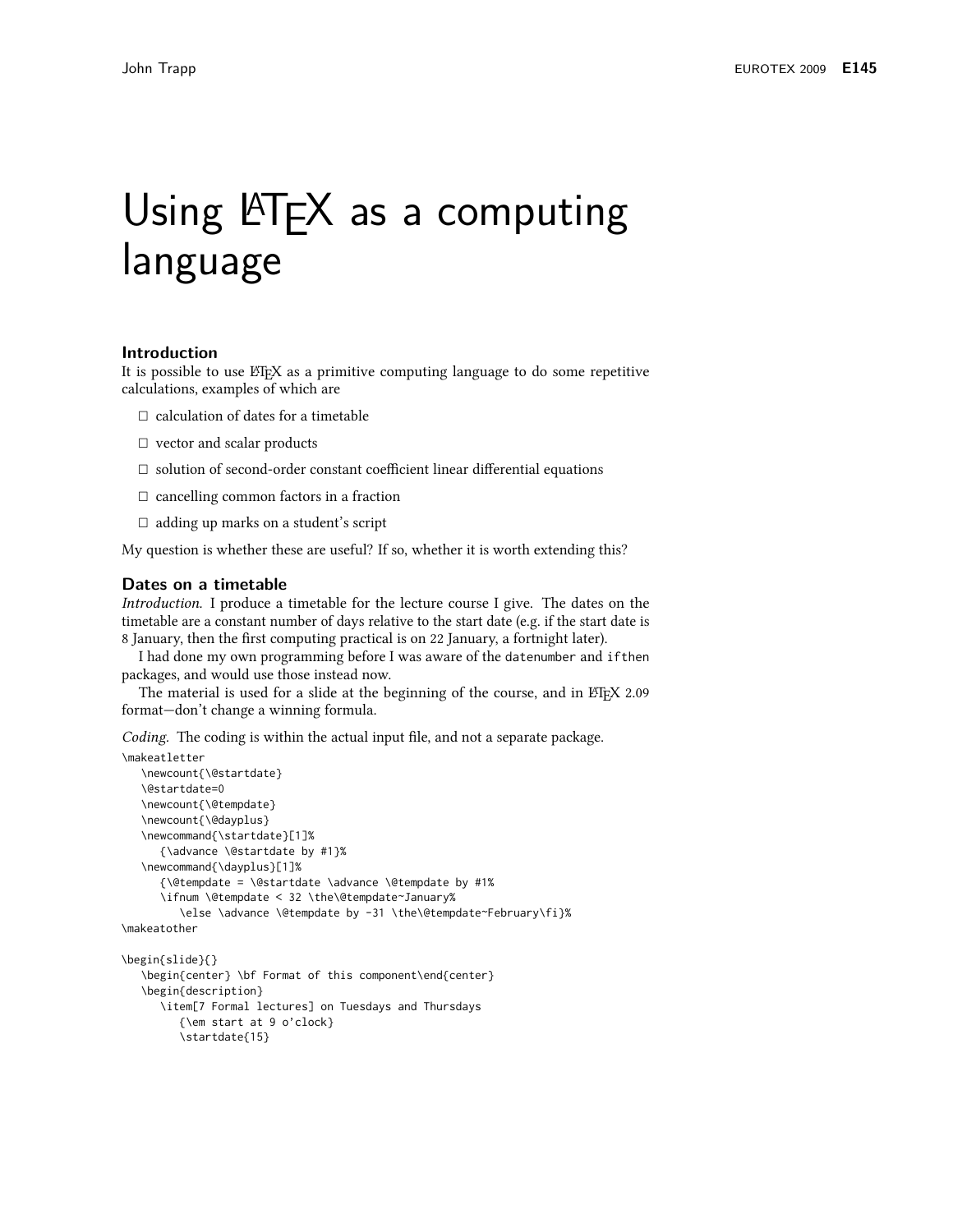```
\item[4 Informal Lectures] on Saturdays,
         including this Saturday, \dayplus{2}
      \item[Examples classes] on Thursday \dayplus{7}
         in Computing Room, 2.00 -- 3.15\,p.m., \\3.30 -- 4.45\,p.m.,
         4.45 - 6.00\text{, p.m.}\item[Computer] Practical Classes on
         Thursdays\\\dayplus{14} and \dayplus{21},
         2.00 - 3.15\, p.m., 3.30 - 4.45\, p.m., 4.45 - 6.00\, p.m.
      \item[Assessed practical]
         Thursday \dayplus{28}, \\ 2.00 -- 3.15\,p.m.,
         3.30 - 4.45, p.m., \\4.45 -- 6.00\, p.m.
   \end{description}
\end{slide}
```
*Example of output.* This produces the output in Figure 1.

```
Format of this component
7 Formal lectures on Tuesdays and Thurs-
   days start at 9 o'clock
4 Informal Lectures on Saturdays, including
   this Saturday, 14 January
Examples classes on Thursday 19 January in
   Computing Room, 2.00 - 3.15 p.m.,
   3.30 - 4.45 p.m., 4.45 - 6.00 p.m.
Computer Practical Classes on Thursdays
   26 January and 2 February, 2.00 - 3.15 p.m.,
   3.30 - 4.45 p.m., 4.45 - 6.00 p.m.
Assessed practical Thursday 9 February,
   2.00 - 3.15 p.m., 3.30 - 4.45 p.m.,
   4.45 - 6.00 p.m.
```
Figure 1. Example of dates on a timetable

#### Calculating cross- and dot-products of vectors

Definitions. Exercises involving the products, be they cross or dot, of vectors are invariably with integer coefficients, and so it is easy to calculate them using integer arithmetic.

If two vectors **a** and **b** have Cartesian components  $a_1$ ,  $a_2$ ,  $a_3$  (or  $a_1$ **i** +  $a_2$ **j** +  $a_3$ **k**) and  $b_1, b_2, b_3$  (or  $b_1$ **i** +  $b_2$ **j** +  $b_3$ **k**) respectively, then the dot (or scalar) product is defined<sup>1</sup> by

$$
\mathbf{a} \cdot \mathbf{b} = a_1b_1 + a_2b_2 + a_3b_3
$$

and the cross (or vector) product is defined by

$$
\mathbf{a} \times \mathbf{b} = (a_2b_3 - a_3b_2)\mathbf{i} + (a_3b_1 - a_1b_3)\mathbf{j} + (a_1b_2 - a_2b_1)\mathbf{k}.
$$

Although it is easy to do the arithmetic using the calc package, good style in mathematics dictates that  $0\mathbf{i} + 4\mathbf{j} + 0\mathbf{k}$  is not as elegant as 4j and that intermediate calculations that involve a negative number ought to have that negative number in brackets, e.g.  $4 \times -3 - 3 \times 2$  should be replaced by  $(4 \times (-3)) - ((-3) \times 2)$ .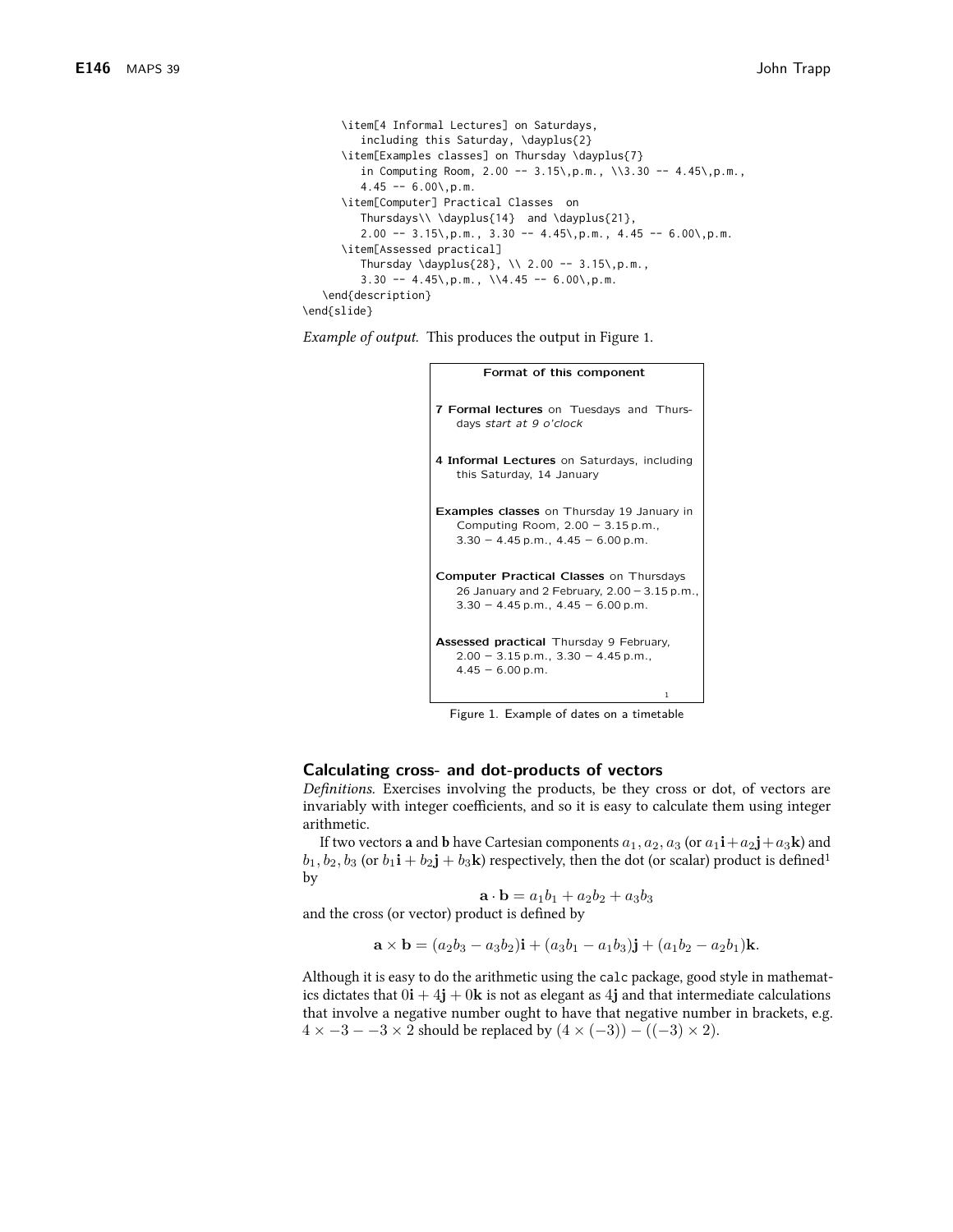So in this package, I have tried to avoid these lapses of style. Coding of the package. The package coding is: \RequirePackage{calc, ifthen} \renewcommand{\i}{{\mathbf i}} \renewcommand{\j}{{\mathbf j}} \renewcommand{\k}{{\mathbf k}} \newcommand{\bfcdot}% {\mathbin{\mbox{\normalfont \bf \raise 0.4ex \hbox{.}}}} \newcommand{\bftimes}{\mathbin{\mbox{\normalfont \bf\textsf{x}}}} %% Define the counters for each of the components and a temporary one. \newcounter{@ai}\newcounter{@aj}\newcounter{@ak} \newcounter{@bi}\newcounter{@bj}\newcounter{@bk} \newcounter{@ci}\newcounter{@cj}\newcounter{@ck} \newcounter{@temp} %% A command to include brackets if the value is less than zero \newcommand{\@negbrackets}[1]% {\setcounter{@temp}{#1} \ifthenelse{\value{@temp}<0}% {(\the@temp)}% {\the@temp} } % end \@negbrackets %% to check whether a previous component exists \newboolean{@previous} \setboolean{@previous}{false} %% to be used for the first non-zero component \newcommand{\@firstcomponent}[2]% {\setcounter{@temp}{#1} \ifthenelse{\value{@temp}=0}% {\relax}% {\setboolean{@previous}{true} \ifthenelse{\value{@temp}=1}%  ${#2}$ {\the@temp\,#2}  $\mathcal{E}$ } % end \@firstcomponent %% to be used if the previous component is not zero \newcommand{\@subsequentcomponent}[2]% {\setcounter{@temp}{#1} \ifthenelse{\boolean{@previous}}% {\ifthenelse{\value{@temp}=0}% {\relax}% {\ifthenelse{\value{@temp}=1}%  ${+42}$ % {\ifthenelse{\value{@temp} = -1}%  ${-12}$ % {\ifthenelse{\value{@temp}<0}% {\the@temp\,#2}% {+\the@temp\,#2} }  $\mathcal{E}$  $\lambda$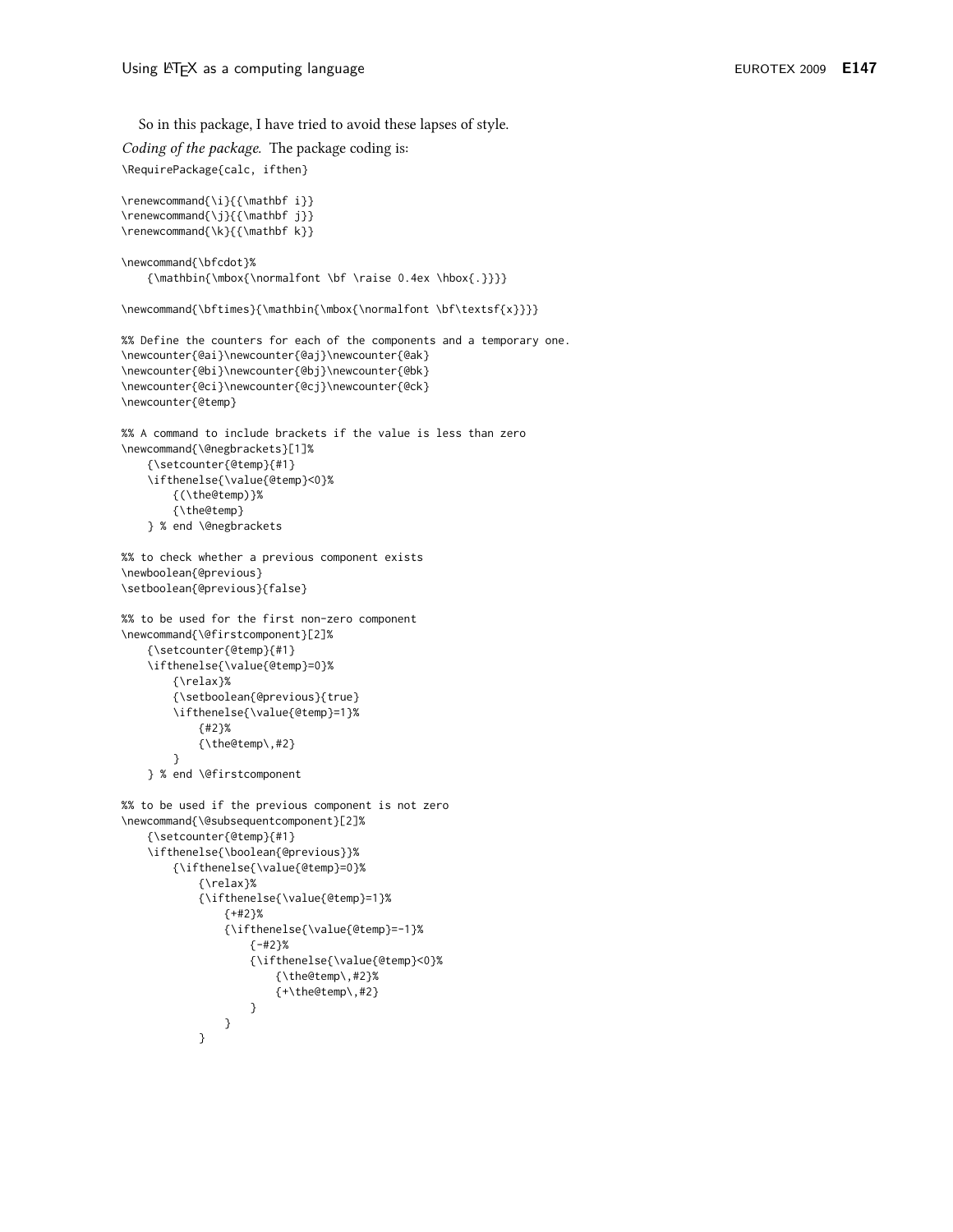```
}%
        {\@firstcomponent{#1}{#2}}%
    } % end \@subsequentcomponent
%% writes a zero vector if all previous components are zero,
%% and resets the switch
\newcommand{\@zerovector}%
    {\ifthenelse{\boolean{@previous}}%
        {\setboolean{@previous}{false}}%
        {\mathbf 0}
    } % ends \@zerovector
%% puts it all together and produces the output
\newcommand{\crossproduct}[6]%
    \verb|{\setcounter{0a}1}{\setminus \set{0a}1}| \verb|#1}{\set{} \setminus \set{0a}1}| \verb|#2}{\set{} \set{} \set{} \verb|#3|\setcounter{@bi}{#4}\setcounter{@bj}{#5}\setcounter{@bk}{#6}
    \setcounter{@ci}{\value{@aj}*\value{@bk}-\value{@ak}*\value{@bj}}
    \setcounter{@cj}{\value{@ak}*\value{@bi}-\value{@ai}*\value{@bk}}
    \setcounter{@ck}{\value{@ai}*\value{@bj}-\value{@aj}*\value{@bi}}%
    (\@firstcomponent{#1}{\i}%
     \@subsequentcomponent{#2}{\j}\@subsequentcomponent{#3}{\k}
        \@zerovector) \bftimes
    (\@firstcomponent{#4}{\i}%
     \@subsequentcomponent{#5}{\j}\@subsequentcomponent{#6}{\k}
        \@zerovector)\\
    &=& \left(\@negbrackets{\the@aj}\times\@negbrackets{\the@bk}
        -\@negbrackets{\the@ak}\times\@negbrackets{\the@bj} \right)\i +
        \left(\@negbrackets{\the@ak}\times\@negbrackets{\the@bi}
        -\@negbrackets{\the@ai}\times\@negbrackets{\the@bk}\right)\j +
        \left(\@negbrackets{\the@ai}\times\@negbrackets{\the@bj}
        -\@negbrackets{\the@aj}\times\@negbrackets{\the@bi}\right)\k \\
    &=& \@firstcomponent{\the@ci}{\i} \@subsequentcomponent{\the@cj}{\j}
          \@subsequentcomponent{\the@ck}{\k}\@zerovector
    } %ends \crossproduct
\newcommand{\dotproduct}[6]%
    {\setcounter{@ai}{#1}\setcounter{@aj}{#2}\setcounter{@ak}{#3}
    \setcounter{@bi}{#4}\setcounter{@bj}{#5}\setcounter{@bk}{#6}
    \setcounter{@ci}{\value{@ai}*\value{@bi}+\value{@aj}*\value{@bj}+
    \value{@ak}*\value{@bk}}%
    (\@firstcomponent{#1}{\i}%
     \@subsequentcomponent{#2}{\j}%
     \@subsequentcomponent{#3}{\k}
        \@zerovector) .
    (\@firstcomponent{#4}{\i}%
     \@subsequentcomponent{#5}{\j}\@subsequentcomponent{#6}{\k}
        \@zerovector)\\
    &=& \@negbrackets{\the@ai}\times\@negbrackets{\the@bi}
        +\@negbrackets{\the@aj}\times\@negbrackets{\the@bj}
        +\@negbrackets{\the@ak}\times\@negbrackets{\the@bk} \\
    &=& \the@ci
    } %ends \dotproduct
Input to the package. With this package, the following produces the output in Figure 2.
```

```
\begin{eqnarray*}
    \mathbf{p} \bftimes \mathbf{q}& = &\crossproduct{-3}{-1}{6}{2}{-2}{4}
\end{eqnarray*}
```
\begin{eqnarray\*}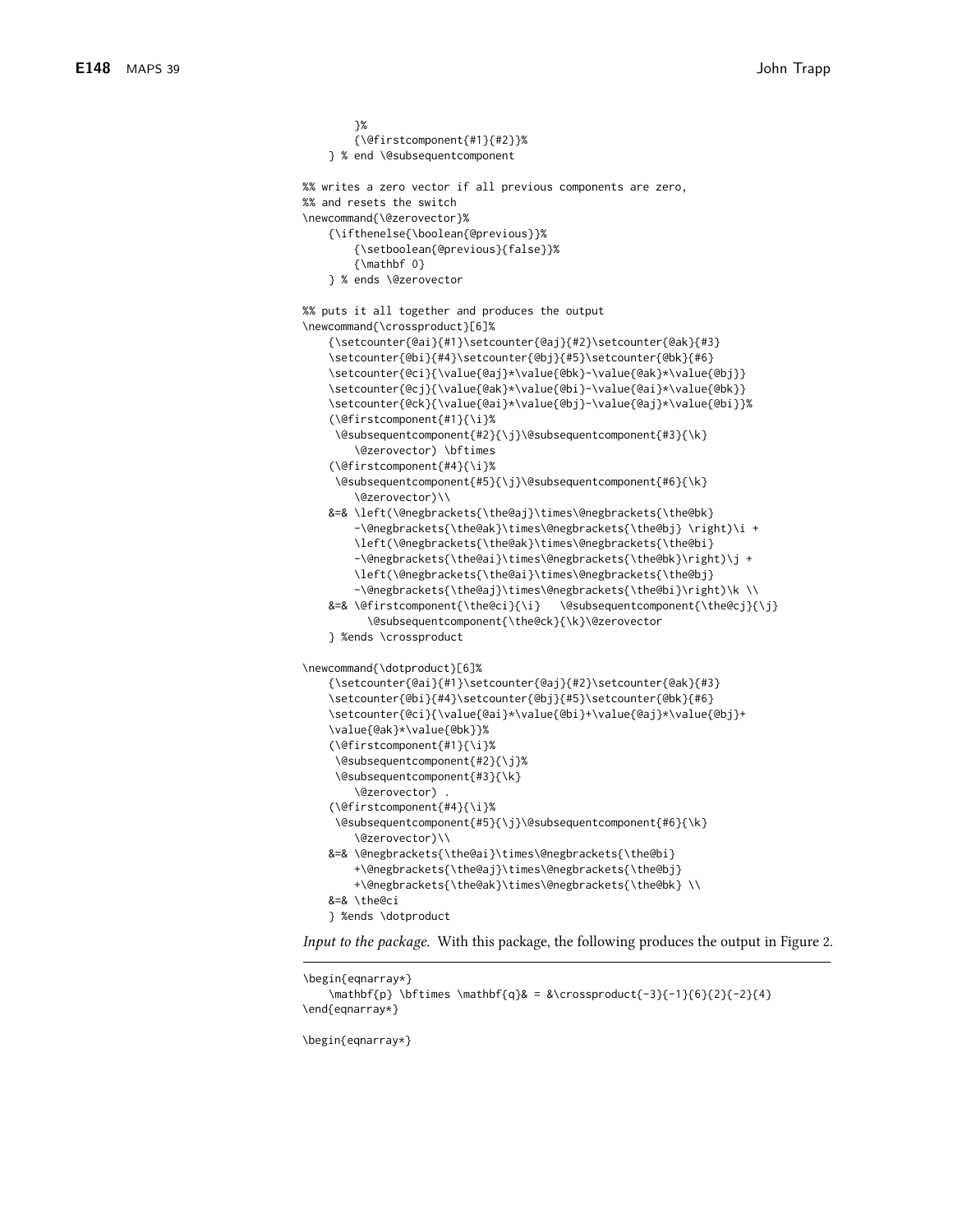```
\mathbf{p} \bftimes \mathbf{q}& = &\crossproduct{8}{-1}{6}{0}{0}{4}
\end{eqnarray*}
\begin{eqnarray*}
    \mathbf{q}\bftimes \mathbf{r} &=& \crossproduct{-3}{0}{4}{0}{0}{4}
\end{eqnarray*}
\begin{eqnarray*}
    \mathbf{q}\bftimes \mathbf{r} &=& \crossproduct{0}{0}{0}{0}{0}{0}
\end{eqnarray*}
\begin{eqnarray*}
    \mathbf{p} \bfcdot \mathbf{q}& = &\dotproduct{-3}{-1}{6}{2}{-2}{4}
\end{eqnarray*}
\begin{eqnarray*}
    \mathbf{p} \bfcdot \mathbf{q}& = &\dotproduct{8}{-1}{6}{0}{0}{4}
\end{eqnarray*}
\begin{eqnarray*}
    \mathbf{q}\bfcdot \mathbf{r} &=& \dotproduct{-3}{0}{4}{0}{0}{4}
\end{eqnarray*}
\begin{eqnarray*}
    \mathbf{q}\bfcdot \mathbf{r} &=& \dotproduct{0}{0}{0}{0}{0}{0}
\end{eqnarray*}
```
A very similar package is written for calculating determinants of  $2 \times 2$  and  $3 \times 3$ matrices.

## Solution of second-order constant coefficient homogeneous linear differential equations

Definitions. I shan't be solving differential equations; but reverse engineer them from the solution.

If the solutions to the auxiliary equation are real, say  $\lambda_1$  and  $\lambda_2$ , then the differential equation is

$$
\frac{\mathrm{d}^2 y}{\mathrm{d}x^2} - (\lambda_1 + \lambda_2) \frac{\mathrm{d}y}{\mathrm{d}x} + \lambda_1 \lambda_2 y = 0
$$

and has solution

 $y = Ae^{\lambda_1 x} + Be^{\lambda_2 x}.$ So first choose  $\lambda_1$  and  $\lambda_2$  and then generate the question and solution from those two numbers.

If the solutions to the auxiliary equation are complex, say  $\alpha \pm \beta i$ , then the differential equation is

$$
\frac{\mathrm{d}^2 y}{\mathrm{d}x^2} - 2\alpha \frac{\mathrm{d}y}{\mathrm{d}x} + \left(\alpha^2 + \beta^2\right)y = 0
$$

and has solution

$$
y = e^{\alpha x} (A \cos(\beta x) + B \sin(\beta x)).
$$

So first choose  $\alpha$  and  $\beta$  and generate the question and solution from those two numbers.

#### Coding.

\RequirePackage{ifthen, calc} \parindent 0pt

\newboolean{@positive} % to cater for negative sign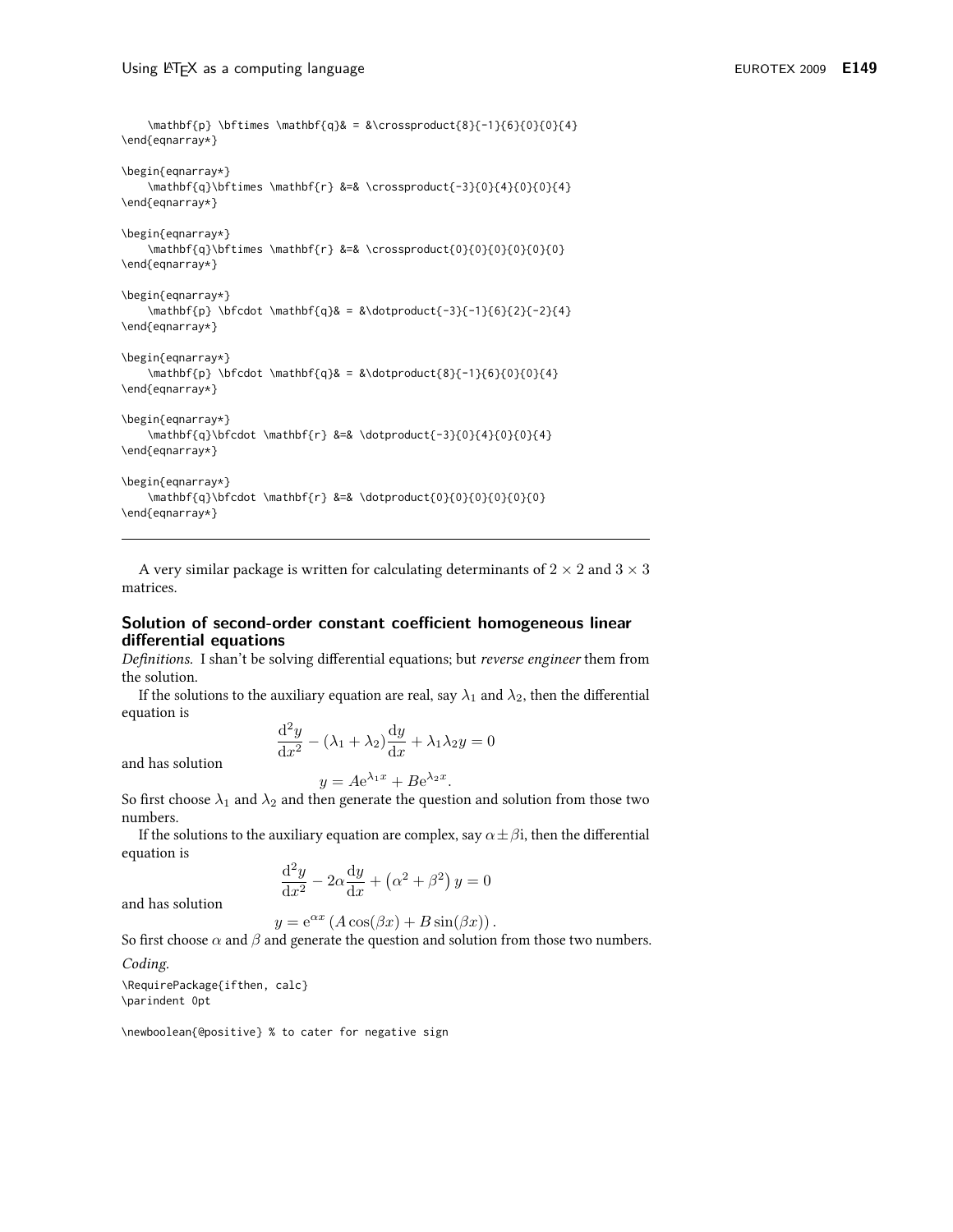```
\mathbf{p} \times \mathbf{q} = (-3\mathbf{i} - \mathbf{j} + 6\mathbf{k}) \times (2\mathbf{i} - 2\mathbf{j} + 4\mathbf{k})= ((-1) \times 4 - 6 \times (-2)) i + (6 \times 2 - (-3) \times 4) j + ((-3) \times (-2) - (-1) \times 2) k= 8\mathbf{i} + 24\mathbf{j} + 8\mathbf{k}\mathbf{p} \times \mathbf{q} = (8\mathbf{i} - \mathbf{j} + 6\mathbf{k}) \times (4\mathbf{k})= ((-1) \times 4 - 6 \times 0)\mathbf{i} + (6 \times 0 - 8 \times 4)\mathbf{j} + (8 \times 0 - (-1) \times 0)\mathbf{k}= -4i - 32j\mathbf{q} \times \mathbf{r} = (-3\mathbf{i} + 4\mathbf{k}) \times (4\mathbf{k})= (0 \times 4 - 4 \times 0)\mathbf{i} + (4 \times 0 - (-3) \times 4)\mathbf{j} + ((-3) \times 0 - 0 \times 0)\mathbf{k}= 12j\mathbf{q} \times \mathbf{r} = (0) \times (0)= (0 \times 0 - 0 \times 0) \mathbf{i} + (0 \times 0 - 0 \times 0) \mathbf{j} + (0 \times 0 - 0 \times 0) \mathbf{k}=\;\;0\mathbf{p} \cdot \mathbf{q} = (-3\mathbf{i} - \mathbf{j} + 6\mathbf{k}).(2\mathbf{i} - 2\mathbf{j} + 4\mathbf{k})= (-3) \times 2 + (-1) \times (-2) + 6 \times 4= 20\mathbf{p} \cdot \mathbf{q} = (8\mathbf{i} - \mathbf{j} + 6\mathbf{k}).(4\mathbf{k})= 8 \times 0 + (-1) \times 0 + 6 \times 4= 24\mathbf{q} \cdot \mathbf{r} = (-3\,\mathbf{i} + 4\,\mathbf{k}).(4\,\mathbf{k})= (-3) \times 0 + 0 \times 0 + 4 \times 4= 16{\bf q} \cdot {\bf r} = (0).(0)= 0 \times 0 + 0 \times 0 + 0 \times 0= 0
```
Figure 2. Example of dot and cross products

\setboolean{@positive}{true}

\newcounter{@a}\newcounter{@b} \newcounter{@trace}\newcounter{@det} \newcounter{diffcoefficient} % for external use \newcounter{functioncoefficient} % for external use \newcounter{@x} \setcounter{@a}{3}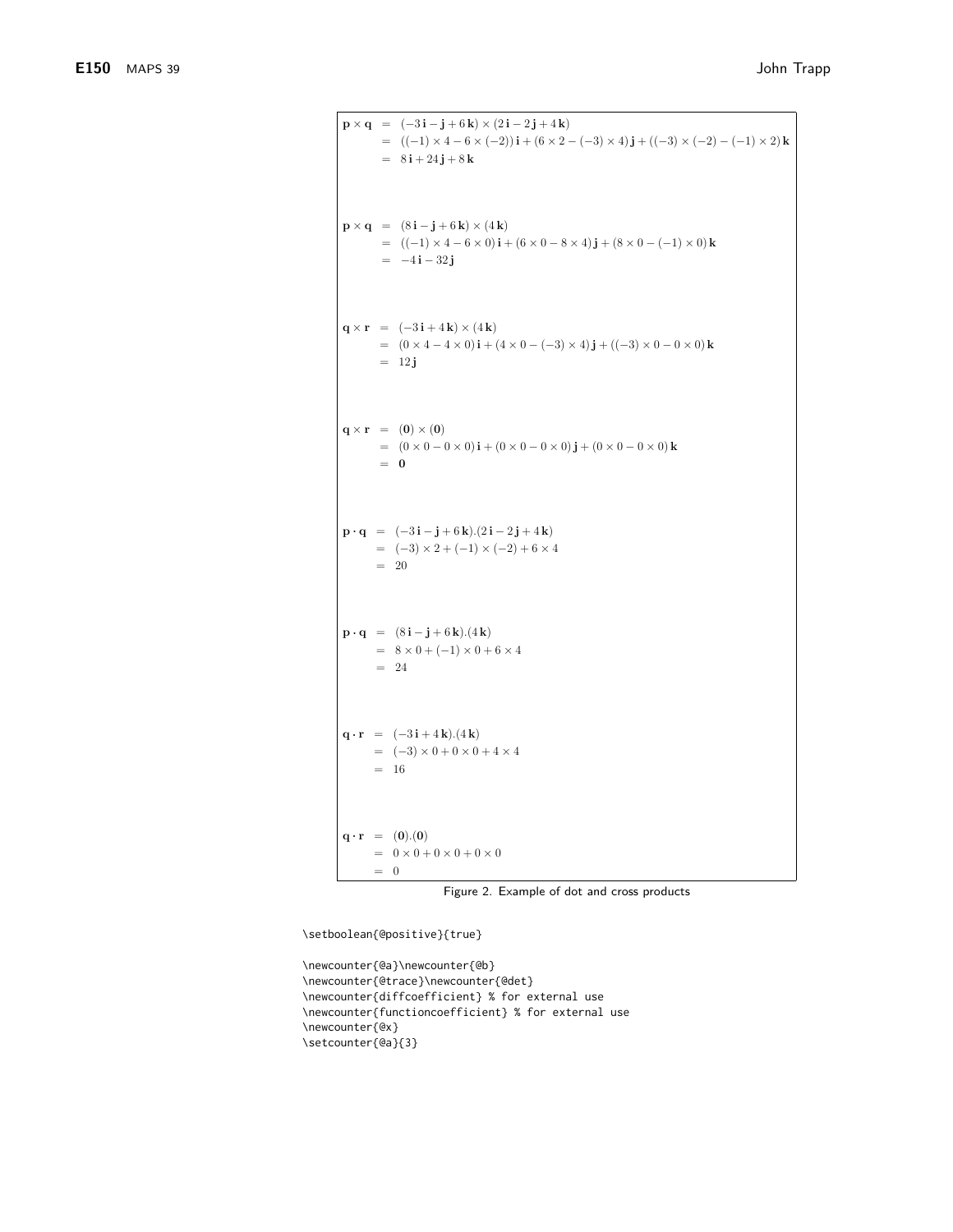\setcounter{@b}{4}

```
\newcommand{\sign}{\ifthenelse{\boolean{@positive}}{+}{-}}
\newcommand{\dequreal}[2]%
        {\setcounter{@a}{#1}\setcounter{@b}{#2}
        \setcounter{@x}{\value{@a}+\value{@b}}
        \setcounter{diffcoefficient}{-\value{@a}-\value{@b}}
        \setcounter{functioncoefficient}{\value{@a}*\value{@b}}
        \frac{\mathrm{d}^2y}{\mathrm{d}x^2}
        \ifthenelse{\value{@x}=0}%
            {\relax}%
            {\ifthenelse{\value{@x}<0}%
                {\setcounter{@trace}{-\value{@x}}\setboolean{@positive}{true}}%
                {\setboolean{@positive}{false}\setcounter{@trace}{\value{@x}}}
            \sign
            \ifthenelse{\value{@trace}=1}%
                \{\ref{relax}\{\the@trace} %% to remove 1
            \frac{\mathrm{d}y}{\mathrm{d}x}
        \setcounter{@x}{{\value{@a}*\value{@b}}}
        \ifthenelse{\value{@x}<0}%
           {\setcounter{@det}{-\value{@x}}\setboolean{@positive}{false}}%
           {\setcounter{@det}{\value{@x}}\setboolean{@positive}{true}}
        \sign
        \ifthenelse{\value{@det}=1}%
           {\relax}%
            {\the@det} %% to remove 1
        y=0 %\quad (\mbox{arguments are } #1,#2)
    } % ends dequreal
\newcommand{\auxiliaryreal}[2]%
        {\setcounter{@a}{#1}\setcounter{@b}{#2}
        \setcounter{@x}{\value{@a}+\value{@b}}
        \lambda^2
        \ifthenelse{\value{@x}=0}%
            {\relax}%
            {\ifthenelse{\value{@x}<0}%
                {\setcounter{@trace}{-\value{@x}}\setboolean{@positive}{true}}%
                {\setboolean{@positive}{false}\setcounter{@trace}{\value{@x}}}
            \sign
            \ifthenelse{\value{@trace}=1}{\relax}{\the@trace} %% to remove 1
            \lambda}
        \setcounter{@x}{{\value{@a}*\value{@b}}}
        \ifthenelse{\value{@x}<0}%
           {\setcounter{@det}{-\value{@x}}\setboolean{@positive}{false}}%
            {\setcounter{@det}{\value{@x}}\setboolean{@positive}{true}}
               \ifthenelse{\value{@det}=1}{\relax}{\the@det} %% to remove 1
        \sign
        = 0} % ends \auxiliaryreal
\newcommand{\auxiliaryfactors}[2]%
    {(\lambda \setcounter{@x}{-#1}
    \ifthenelse{\value{@x}<0}%
        {\relax}%
        {+}\the@x)
    (\lambda \setcounter{@x}{-#2}
    \ifthenelse{\value{@x}<0}%
```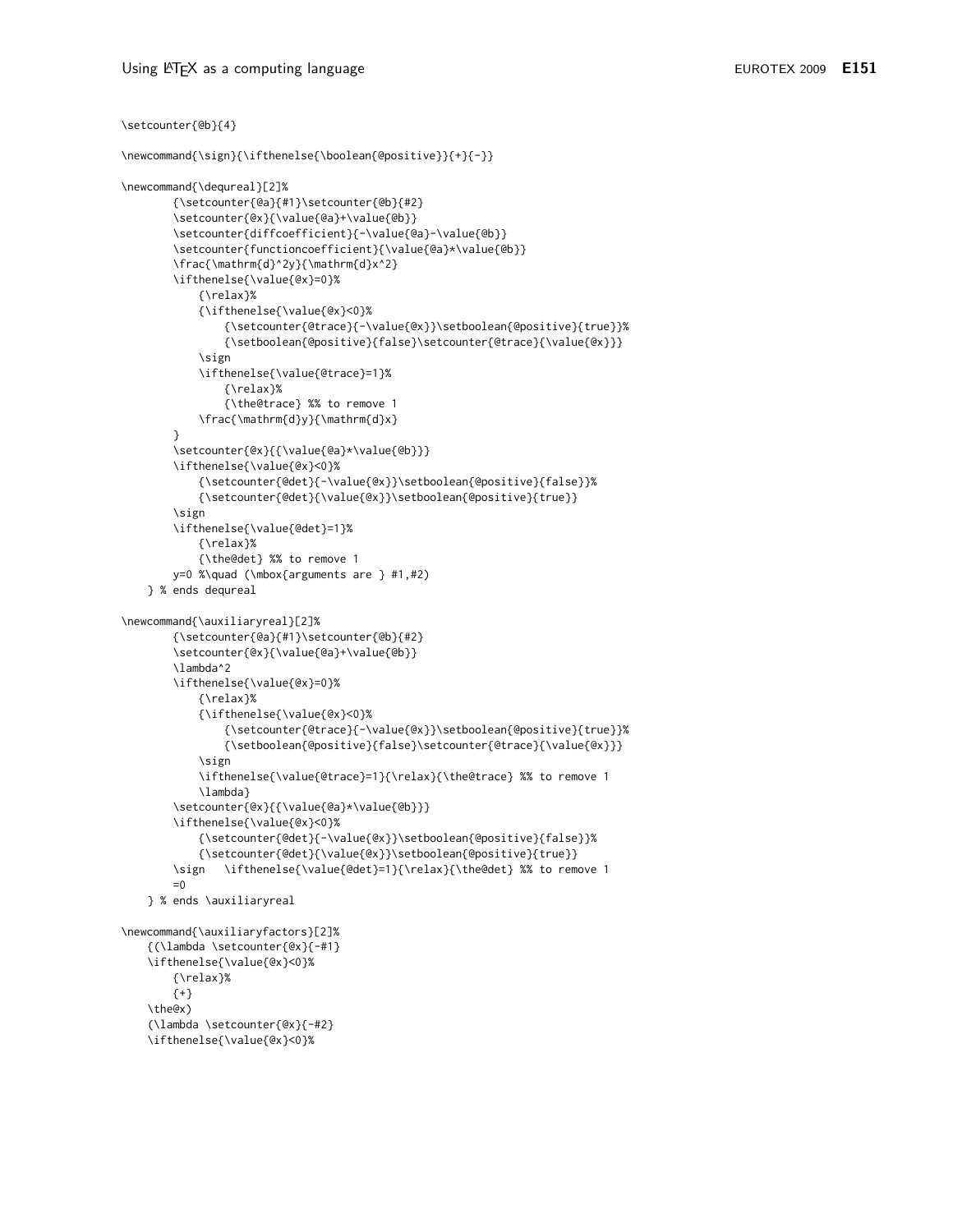```
{\relax}%
        {+}\the@x) =0
    } % ends \auxiliaryfactors
\newcommand{\cfreal}[2]%
    {y=A\mathrm{e}^{#1 x}+B\mathrm{e}^{#2 x}
    } % ends \cfreal
\newcommand{\dequcomplex}[2]%
        {\setcounter{@a}{#1}\setcounter{@b}{#2}
        \setcounter{@x}{2*\value{@a}}
        \setcounter{diffcoefficient}{-2*\value{@a}}
        \setcounter{functioncoefficient}
                         {{\value{@a}*\value{@a}+\value{@b}*\value{@b}}}
        \frac{\mathrm{d}^2y}{\mathrm{d}x^2}
        \ifthenelse{\value{@x}=0}%
            {\relax}%
            {\ifthenelse{\value{@x}<0}%
                {\setcounter{@trace}{-\value{@x}}\setboolean{@positive}{true}}%
                {\setboolean{@positive}{false}\setcounter{@trace}{\value{@x}}}
            \sign
            \ifthenelse{\value{@trace}=1}{\relax}{\the@trace} %% to remove 1
        \frac{\mathrm{d}y}{\mathrm{d}x}}
        \setcounter{@x}{{\value{@a}*\value{@a}+\value{@b}*\value{@b}}}
                  y=0 %\quad (\mbox{arguments are } #1,#2)
        + \the@x
    } % ends \dequcomplex
\newcommand{\auxiliarycomplex}[2]%
    {\setcounter{@a}{#1}\setcounter{@b}{#2}
    \setcounter{@x}{2*\value{@a}}
    \lambda^2
    \ifthenelse{\value{@x}=0}%
        {\relax}%
        {\ifthenelse{\value{@x}<0}%
            {\setcounter{@trace}{-\value{@x}}\setboolean{@positive}{true}}%
            {\setboolean{@positive}{false}\setcounter{@trace}{\value{@x}}}
        \sign
        \ifthenelse{\value{@trace}=1}%
            {\relax}%
            {\the@trace} %% to remove 1
        \lambda
        \lambda\setcounter{@x}{{\value{@a}*\value{@a}+\value{@b}*\value{@b}}}
    + \the@x y=0
    } % ends \auxiliarycomplex
\newcommand{\bsquared}{\relax}
\newcommand{\bsquaredd}[1]{\renewcommand{\bsquared}{#1}}
\newcommand{\auxiliaryquadratic}[2]%
    {\setcounter{@a}{#1}\setcounter{@b}{#2}
    \ifthenelse{\value{@b}<0}%
        {\setcounter{@b}{-\value{@b}}}%
        \{\text{relax}\}\setcounter{@x}{2*\value{@a}}
    \ifthenelse{\value{@a}>0}%
        {\bsquaredd{(\setcounter{@trace}{-2*\value{@a}}\the@trace)^2}}%
        {\bsquaredd{\setcounter{@trace}{-2*\value{@a}}\the@trace^2}}%
```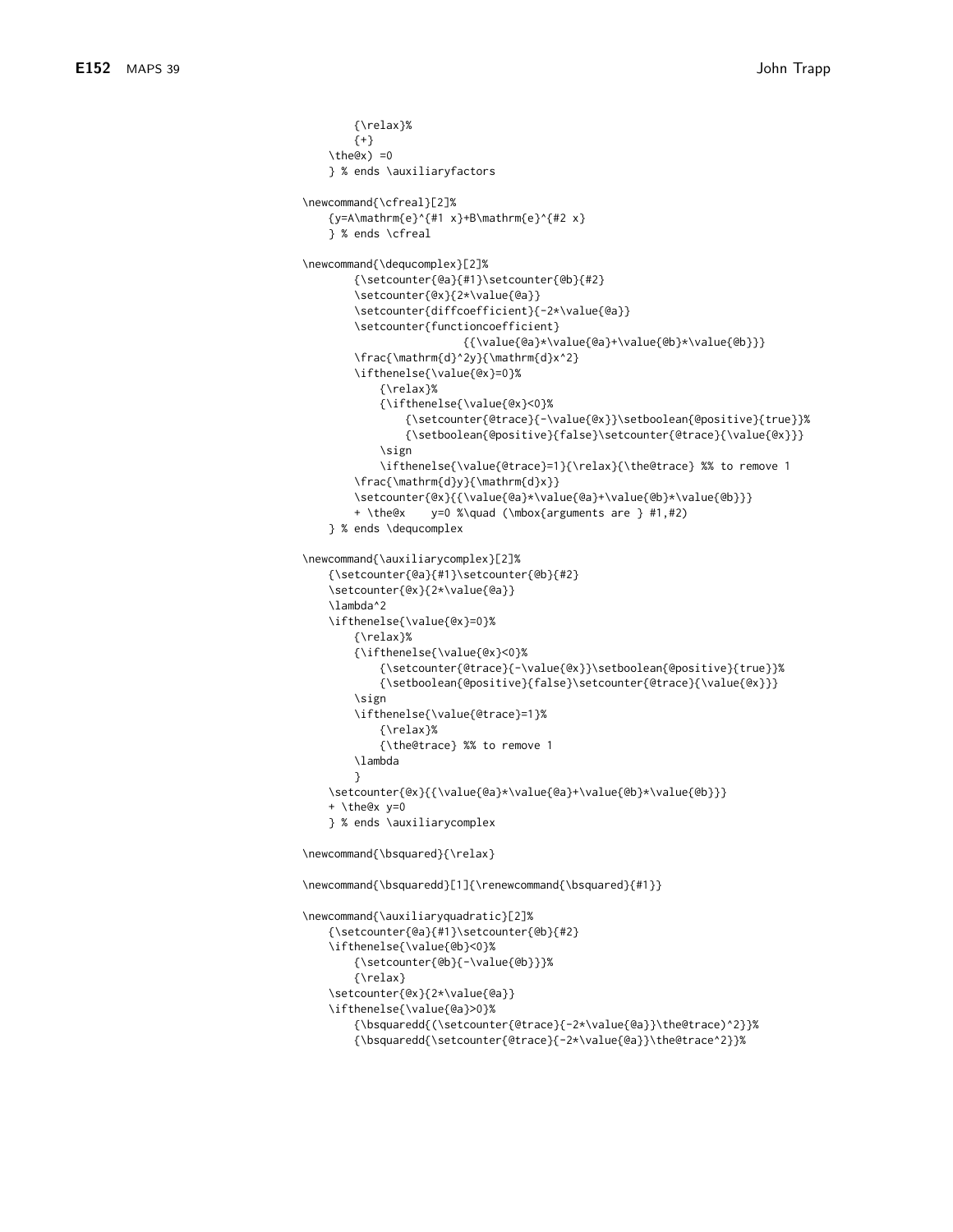```
\setcounter{@det}{{\value{@a}*\value{@a}+\value{@b}*\value{@b}}}
    \lambda = \frac{\the@x\pm\sqrt{\bsquared-4\times \the@det}}{2}
    \setcounter{@det}{4*\value{@b}*\value{@b}}
    =\frac{\the@x\pm\sqrt{-\the@det}}{2}
    } % ends \auxiliaryquadratic
\newcommand{\desolreal}[2]%
    {For the second-order differential equation,
    \[\dequreal{#1}{#2}\] the auxiliary function is
    \[\auxiliaryreal{#1}{#2}\]
    which factorizes to \[\auxiliaryfactors{#1}{#2}\]
    and has solutions \[\lambda= #1, #2.\]
    The complementary function is \[\text{t#1}_{\#2}.\]} % end \desolreal
\newcommand{\cfcomplex}[2]{%
    \setcounter{@b}{#2}
    \ifthenelse{\value{@b}<0}%
        {\setcounter{@b}{-\value{@b}}}%
        {\relax}
    y=\ifthenelse{#1=0}%
        {\relax}%
        {\mathrm{e}^{#1 x}\left(}A\cos(\the@b x) + B\sin(\the@b x)
        \ifthenelse{#1=0}{\relax}{\right)}
    } % end \cfcomplex
\newcommand{\desolcomplex}[2]%
    {For the second-order differential equation,
    \[\dequcomplex{#1}{#2}\]
    the auxiliary function is
    \[\auxiliarycomplex{#1}{#2}\]
    which does not factorize, and so, using the quadratic formula solution,
   the solutions are given by
    \[\auxiliaryquadratic{#1}{#2};\] this gives the roots
    \[\lambda= #1\pm
        \ifthenelse{#2<0}%
            {\setcounter{@x}{-#2}\the@x}%
            {#2}\backslash, \mathrm{i}.
    \sqrt{1}The complementary function is \[\cfcomplex{#1}{#2}.\]
    } % end \desolcomplex
```
The input. As an example the following input (with horizontal rules to separate out the solutions from the questions):

```
\usepackage{second_order.des.sty}
\begin{document}
{\large Solve the following differential equation:}
\Upsilon\left\{ -3\right\}{4}
\emph{The solution is} \hrulefill\par
\desolreal{-3}{2}\\\emph{End of solution} \hrulefill\par
{\large Solve the following differential equation:}
\[\dequcomplex{-3}{4}\] \emph{The solution is} \hrulefill\par
\desolcomplex{-3}{4}\\\emph{End of solution} \hrulefill
\end{document}
```
produces the output in Figure 3.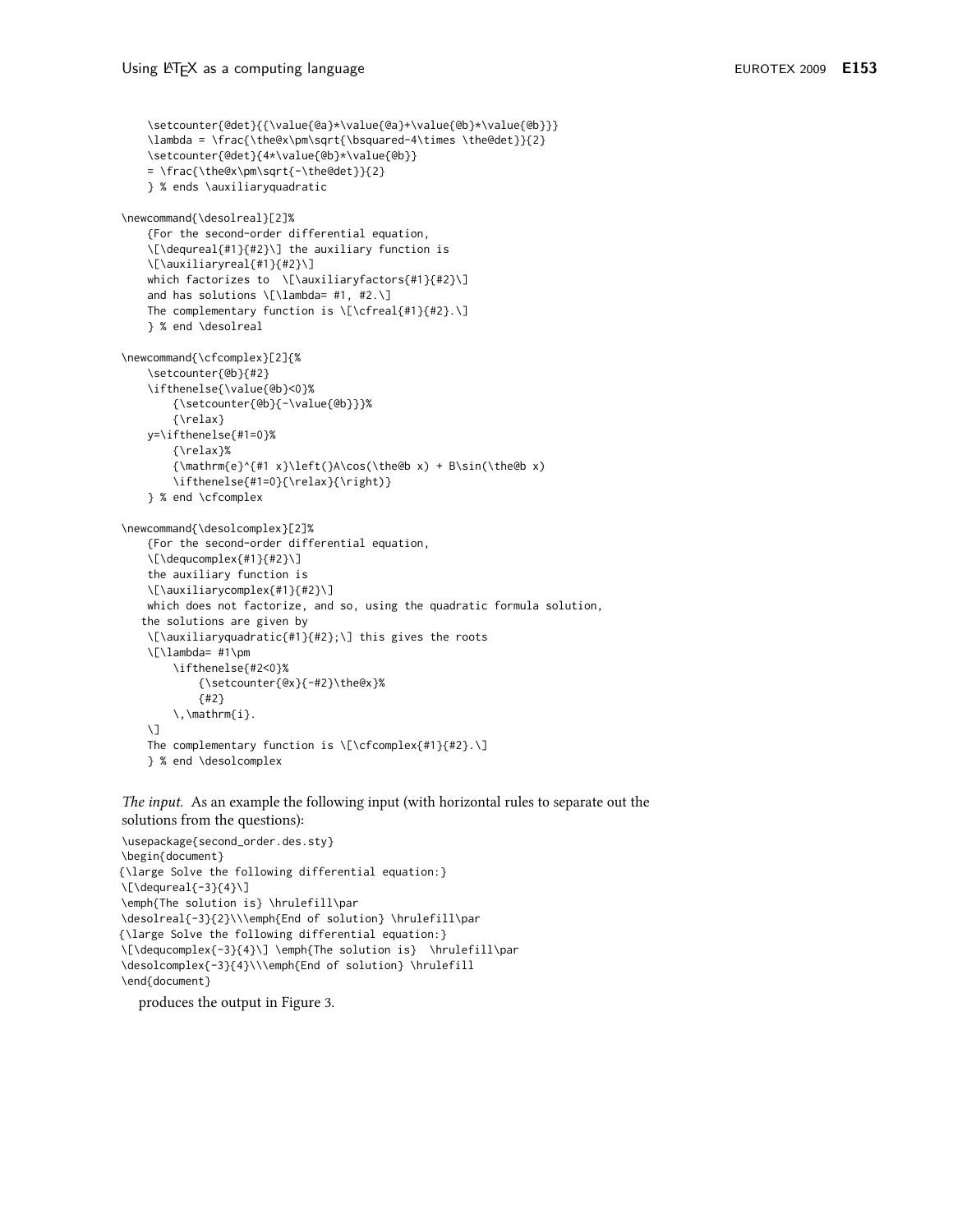

Figure 3. Example of second-order differential equations and their solutions

## **Cancelling fractions**

Sometimes it is useful to write down the numerator and the denominator of a fraction, and for the common factors to be removed, so that the numerator and denominator are relatively prime.

In this package, the cancellation is done automatically, reducing the numerator and denominator to being relatively prime to each other. If the denominator is 1, then a whole number is printed; it also takes care of the signs.

The programming is semi-efficient; efficient in that it finds the minimum of the denominator and numerator, and finds factors up to the square root of this minimum; inefficient in that it tries every number between 2 and this minimum value, so there is some duplication (e.g. it tries 6 as a factor, after it has tried both 2 and 3).

Coding.

\NeedsTeXFormat{LaTeX2e}[1994/06/01]

\RequirePackage{ifthen,calc}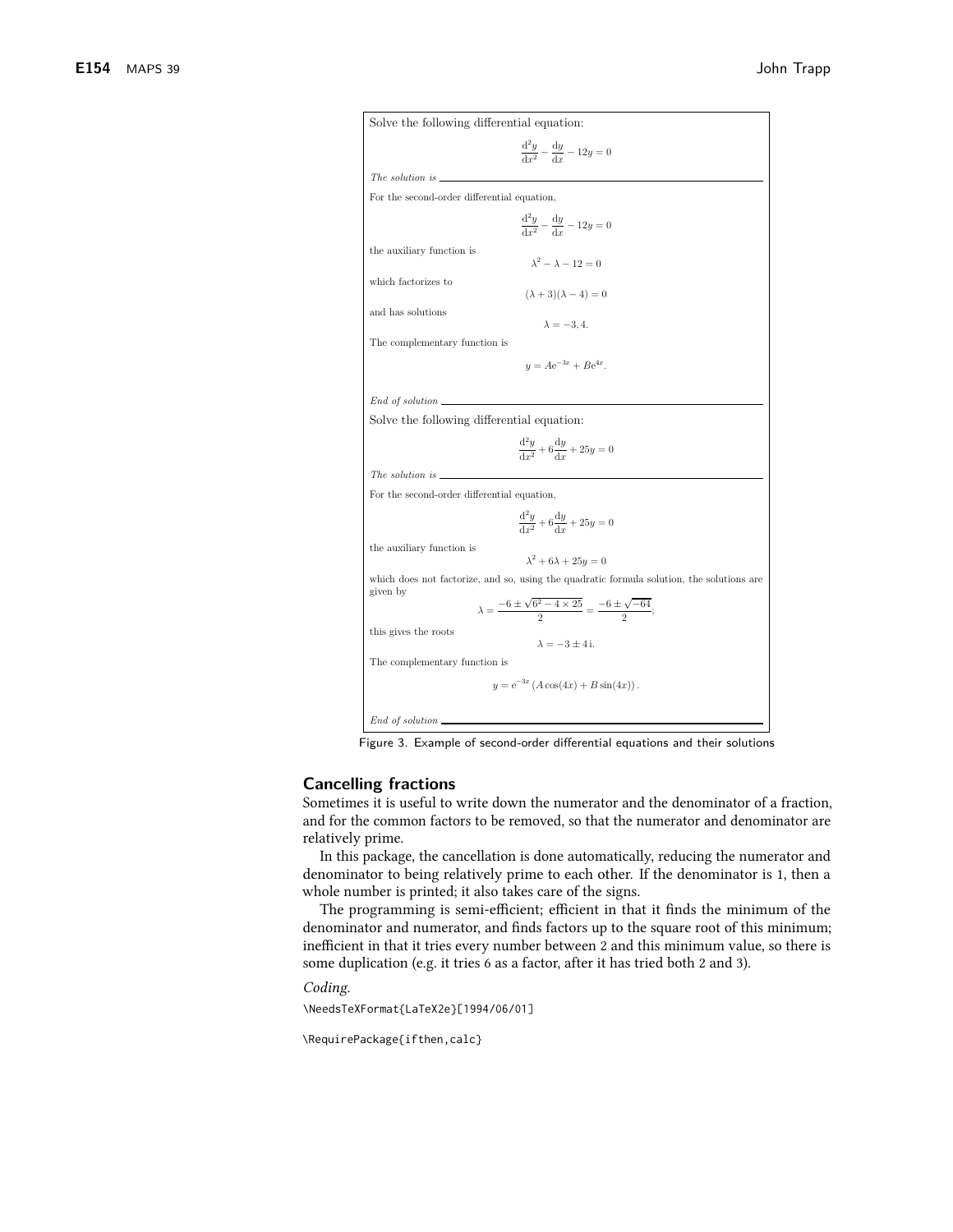```
\newcounter{@a}\newcounter{@b}
\newcounter{@min}\newcounter{@i}
\newcounter{@c}\newcounter{@d}
\newcounter{@temp}
\newboolean{@minus}
\newboolean{@less}
\newboolean{@found}
\setboolean{@minus}{false}
\newboolean{@factor}
\setboolean{@factor}{true}
\newboolean{cancellation} % flag to tell user whether
                          % a fraction has been simplified
\newcommand{\Isfactor}[2]%
    {\setcounter{@c}{#1}\setcounter{@d}{#2}
    \setcounter{@temp}{(\value{@c}/\value{@d})*\value{@d}}
    \ifthenelse{\value{@temp}=\value{@c}}%
        {\setboolean{@factor}{true}}%
        {\setboolean{@factor}{false}}
    } %% ends \Isfactor
\newcommand{\Fraction}[2]%
    {\setcounter{@a}{#1}\setcounter{@b}{#2}
    \setboolean{cancellation}{false}
    \setboolean{@found}{true}
    \setboolean{@less}{true}
    \setcounter{@i}{2} %% to start the first factor
    \Findabsmin{\value{@a}}{\value{@b}}
    \whiledo{\boolean{@less}}%
        {\whiledo{\boolean{@found}}%
            {\Isfactor{\value{@a}}{\value{@i}}
            \ifthenelse{\boolean{@factor}}%
                {\Isfactor{\value{@b}}{\value{@i}}
                \ifthenelse{\boolean{@factor}}%
                    {\setcounter{@a}{\value{@a}/\value{@i}}
                    \setcounter{@b}{\value{@b}/\value{@i}}%
                    \setboolean{cancellation}{true}}%
                    {\setboolean{@found}{false}}
                \rightarrow{\setboolean{@found}{false}}
            \mathcal{E}\addtocounter{@i}{1}\setboolean{@found}{true}
        \setcounter{@temp}% %% check if less than square
            {\value{@i}*\value{@i}-\value{@min}-1}
        \ifthenelse{\value{@temp}<0}%
            {\relax}%
            {\setboolean{@less}{false}}
        \mathcal{E}\ifthenelse{\boolean{@minus}}
               {\setcounter{@a}{-\value{@a}}}{\relax} %% minus sign
    \ifthenelse{\value{@b}=1}{\the@a}{\frac{\the@a}{\the@b}}
    } % ends \Fraction
\newcommand{\Findabsmin}[2]%% to find the minimum absolute value
                           %% of two numbers
    {\setcounter{@a}{#1}\setcounter{@b}{#2}
    \ifthenelse{\value{@a}<0}%
```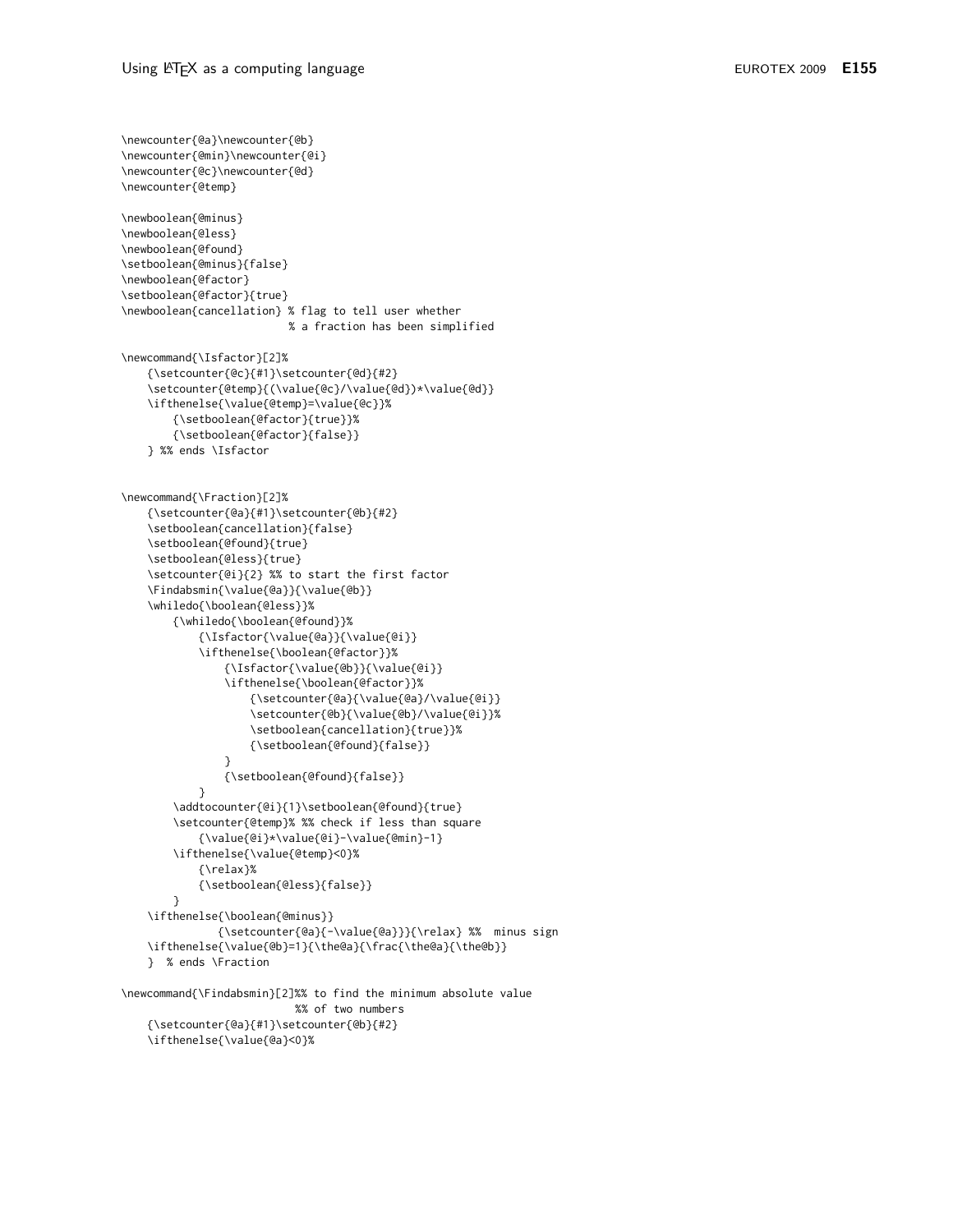```
{\setcounter{@a}{-\value{@a}}\setboolean{@minus}{true}}%
    {\setboolean{@minus}{false}}
\ifthenelse{\value{@b}<0}%
    {\setcounter{@b}{-\value{@b}}
    \ifthenelse{\boolean{@minus}}%
        {\setboolean{@minus}{false}}
        {\setboolean{@minus}{true}}}%
    {\relax}
\ifthenelse{\value{@a}<\value{@b}}%
    {\setcounter{@min}{\value{@a}}}%
    {\setcounter{@min}{\value{@b}}}
} %% ends \Findabsmin
```
#### *Example of input and output.* For this input:

```
\usepackage{fractioncancellation}
\begin{document}
\section{Textstyle}
    \frac{16}{24}=\Fraction{16}{24},
     \quad \frac{270}{-75}=\Fraction{270}{-75},
     \quad \frac{512}{64}=\Fraction{512}{64},
     \quad \frac{-4800}{364}= \Fraction{-4800}{364}
    \hat{\mathbf{r}}\section{Displaystyle}
    \[\frac{125}{-25}= \Fraction{125}{-25},
      \quad \frac{-120}{-36}= \Fraction{-120}{-36},
      \quad \frac{4800}{364}= \Fraction{4800}{364}
    \setminus]
\end{document}
```
the output is shown in Figure 4.



Figure 4. Example of fraction cancellation

## Giving marks and comments on a student's script

I wanted to create a style sheet for giving comments and marks on a student's script. The marks for each section are known in advance, so the ET<sub>F</sub>X package checks that the marks given do not exceed the maximum for that part, gives a comment if no marks have been given for a part, and adds up the marks for each section, and ultimately for the whole assignment.

Coding.

```
\NeedsTeXFormat{LaTeX2e}
\ProvidesClass{msxr209tma02}[2007/12/08 v1.1 (John Trapp)]
\LoadClass[fleqn,12pt]{article}
\RequirePackage{fancyhdr}
\RequirePackage{graphicx}
\RequirePackage{amsmath}
\RequirePackage[a4paper]{geometry}%
```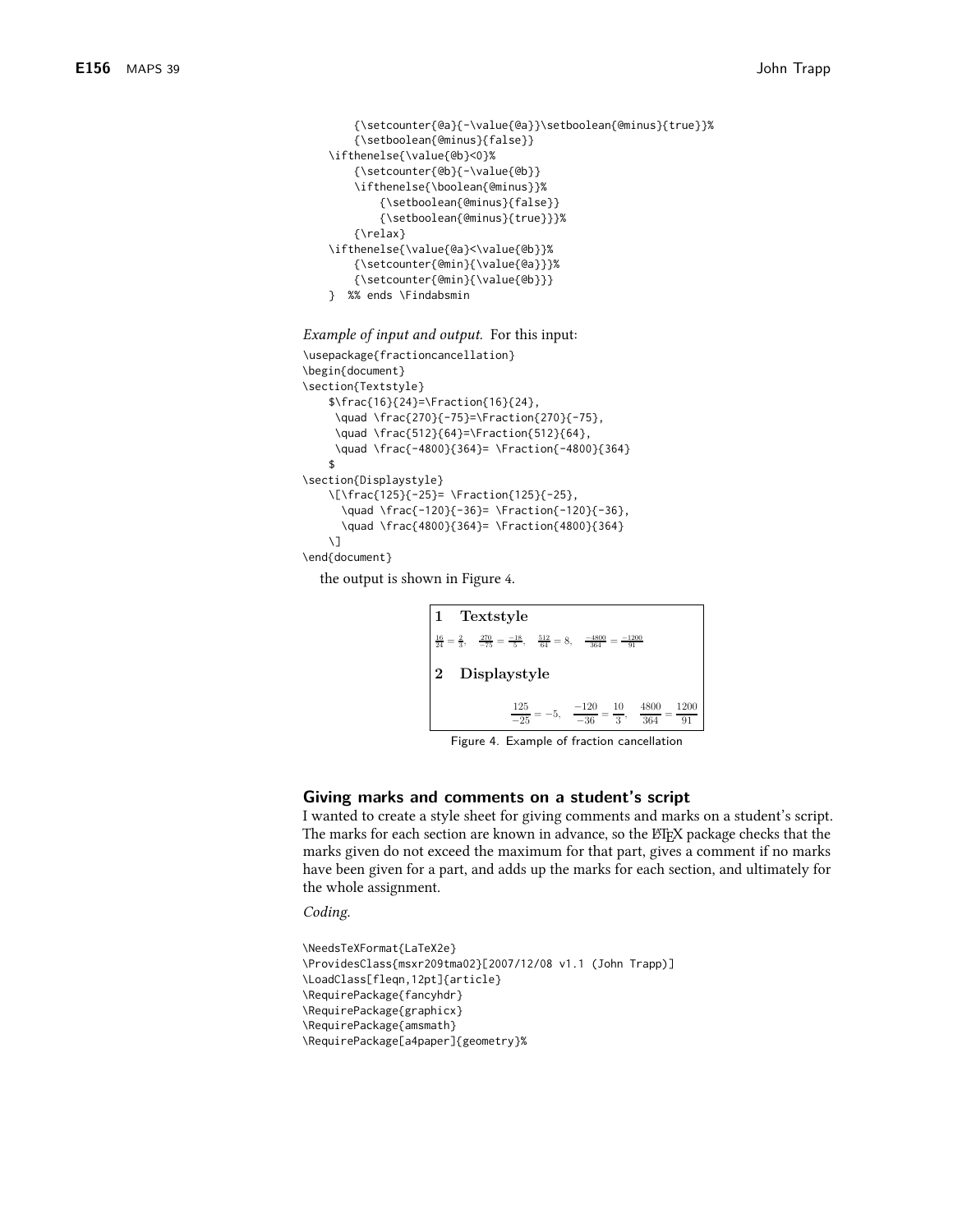```
\RequirePackage{calc}
\RequirePackage[pageshow]{supertabular}
\RequirePackage{varioref}
\def\lastpage@putlabel{\addtocounter{page}{-1}%
   % borrowed from the lastpage package
   \immediate\write\@auxout{\string
   \newlabel{LastPage}{{}{\thepage}}}%
   \addtocounter{page}{1}}
\AtEndDocument{\comments%
   \clearpage\lastpage@putlabel}%
\newcommand{\@firstname}{\relax}
\newcommand{\@surname}{\relax}
\newcommand{\@studentpin}{\relax}
\newcommand{\@tutor}{\relax}
\newcommand{\@signoff}{\relax}
\%%
\addtolength{\parskip}{1ex}
\setlength{\headheight}{15pt}
\newcommand{\firstnameis}[1]{\renewcommand{\@firstname}{#1}}
\newcommand{\surnameis}[1]{\renewcommand{\@surname}{#1}}
\newcommand{\studentpinis}[1]{\renewcommand{\@studentpin}{#1}}
\newcommand{\tutoris}[1]{\renewcommand{\@tutor}{#1}}
\newcommand{\signoff}[1]{\renewcommand{\@signoff}{#1}}
%% set up the header and footer
\pagestyle{fancy}
                                 %Empty header and footer boxes
\lfoot{}\rfoot{}
\fancyheadoffset[L,R]{\marginparsep}
\fancyhead{} \fancyfoot{}
\lhead{\@firstname\\@surname\\@studentpin}
\rfoot{\today}
\lfoot{\@tutor}
\rhead{\textrm{Page\ \thepage \ of\ \pageref{LastPage}}}
%\cfoot{{\sc\name\space\pin}}
\renewcommand{\footrulewidth}{0.2pt}
\setcounter{secnumdepth}{3}
%% Set up text width and height.
\geometry{textwidth=160mm}
\geometry{textheight=250mm}
\geometry{marginparwidth=00mm}
\geometry{lmargin=20mm,marginparsep=0mm}
\geometry{includehead,reversemp}%%,includemp
\raggedbottom
\setlength{\parindent}{0pt}
\renewcommand\today{\number\day\space \ifcase\month\or
  January\or February\or March\or April\or May\or June\or
  July\or August\or September\or October\or November\or December\fi
  \space \number\year} %% to give the date in UK format
```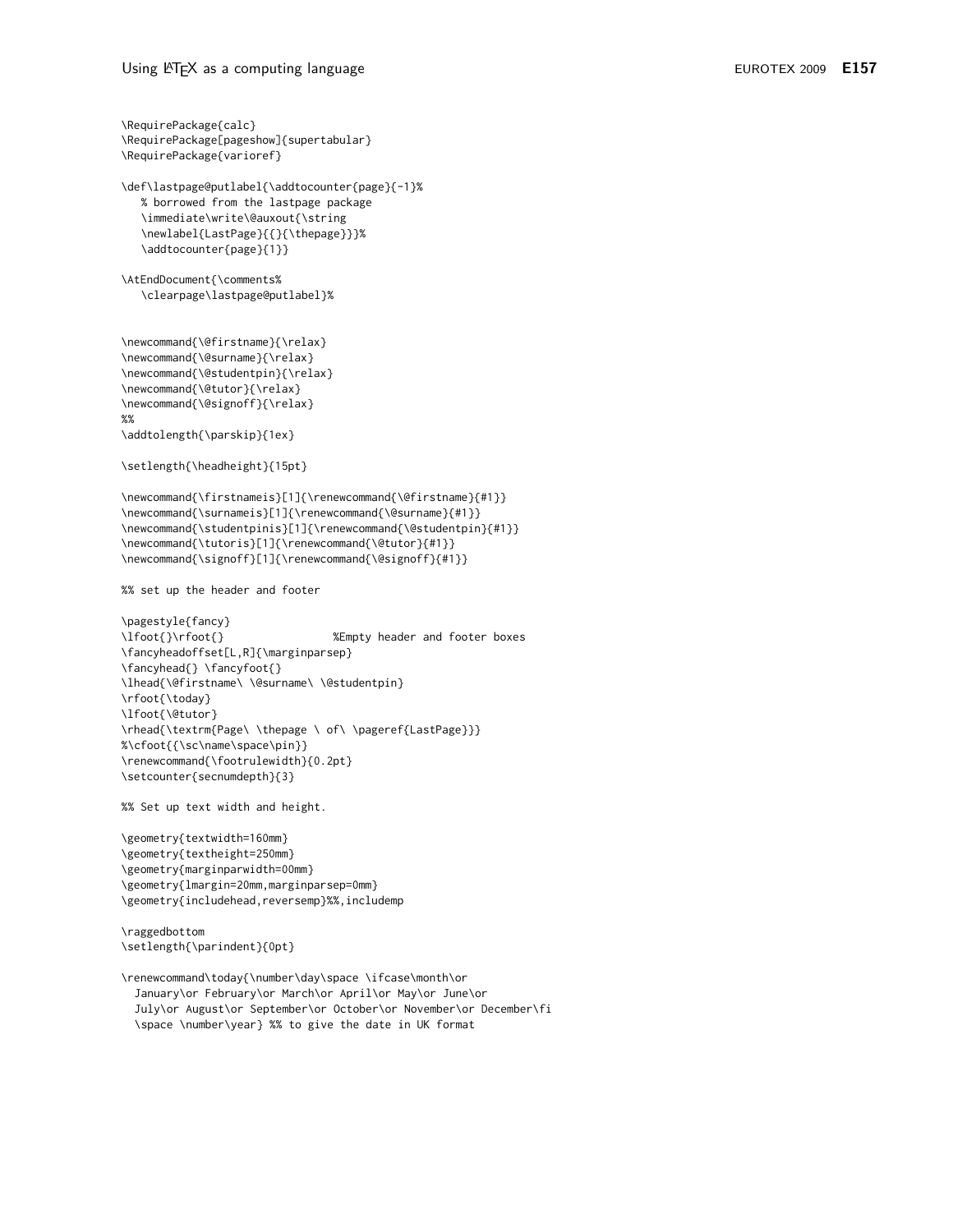% Set up default comment text, zero marks, description label and mark total \def\commentdefault #1#2#3{\begingroup \expandafter \endgroup% \expandafter \commentdefault@next \csname #1@text\expandafter\endcsname \csname #1@marktotal\exnandafter\endcsname \csname #1@mark\expandafter\endcsname \csname #1@error\expandafter\endcsname \csname #1@line\endcsname  ${#2}{#3}{#1@@mark}}$ \def\commentdefault@next #1#2#3#4#5#6#7#8{% \def #1{No comment}% set comments for subsection from supplied parameter \def #2{#6}% set total mark for subsection using parameter supplied \def #3{0}% set default mark as 0 \def #4{No mark}% set default comment if no mark has been entered \def #5{#7 & \noexpand{#1} & \noexpand{#3}/#2 & \noexpand{#4}\\} \newcounter{#8}\setcounter{#8}{0}% set default mark as 0  $\mathcal{E}$ \commentdefault{definition}{3}{Description} \commentdefault{aspect}{2}{Aspect} \commentdefault{outline}{5}{Outline} \commentdefault{assumptions}{7}{Assumptions} \commentdefault{variables}{5}{Variables} \commentdefault{formulation}{13}{Formulation} \commentdefault{solve}{6}{Solve the model} \commentdefault{drawgraphs}{2}{Draw graphs} \commentdefault{deriveresults}{2}{Derive results} \commentdefault{collectdata}{3}{Collect data} \commentdefault{describeinwords}{7}{Describe} \commentdefault{decisioncompare}{3}{Compare} \commentdefault{comparereality}{6}{Compare to reality} \commentdefault{criticizemodel}{11}{Criticize model} \commentdefault{describerevision}{3}{Description} \commentdefault{revision}{7}{Formulation} \commentdefault{conclusions}{5}{Conclusions} \commentdefault{basicpresentation}{5}{Basic} \commentdefault{discretionary}{5}{Discretionary} % Set up construct for comments \def\comment #1#2#3% {\begingroup \expandafter \endgroup% \expandafter \comment@next \csname #1@text\expandafter\endcsname \csname #1@marktotal\expandafter\endcsname \csname #1@mark\expandafter\endcsname \csname #1@error\endcsname  ${#2}{#100mark}{#3}}$ \def\comment@next #1#2#3#4#5#6#7{% \def #1{#5}% \wibble@text \def #3{#7}% \wibble@mark \def #4{\ifnum #7 > #2 {Error} \else \relax \fi}% \wibble@error \setcounter{#6}{#7}%  $\mathcal{L}$ \parindent 0pt

\newcounter{@onemark}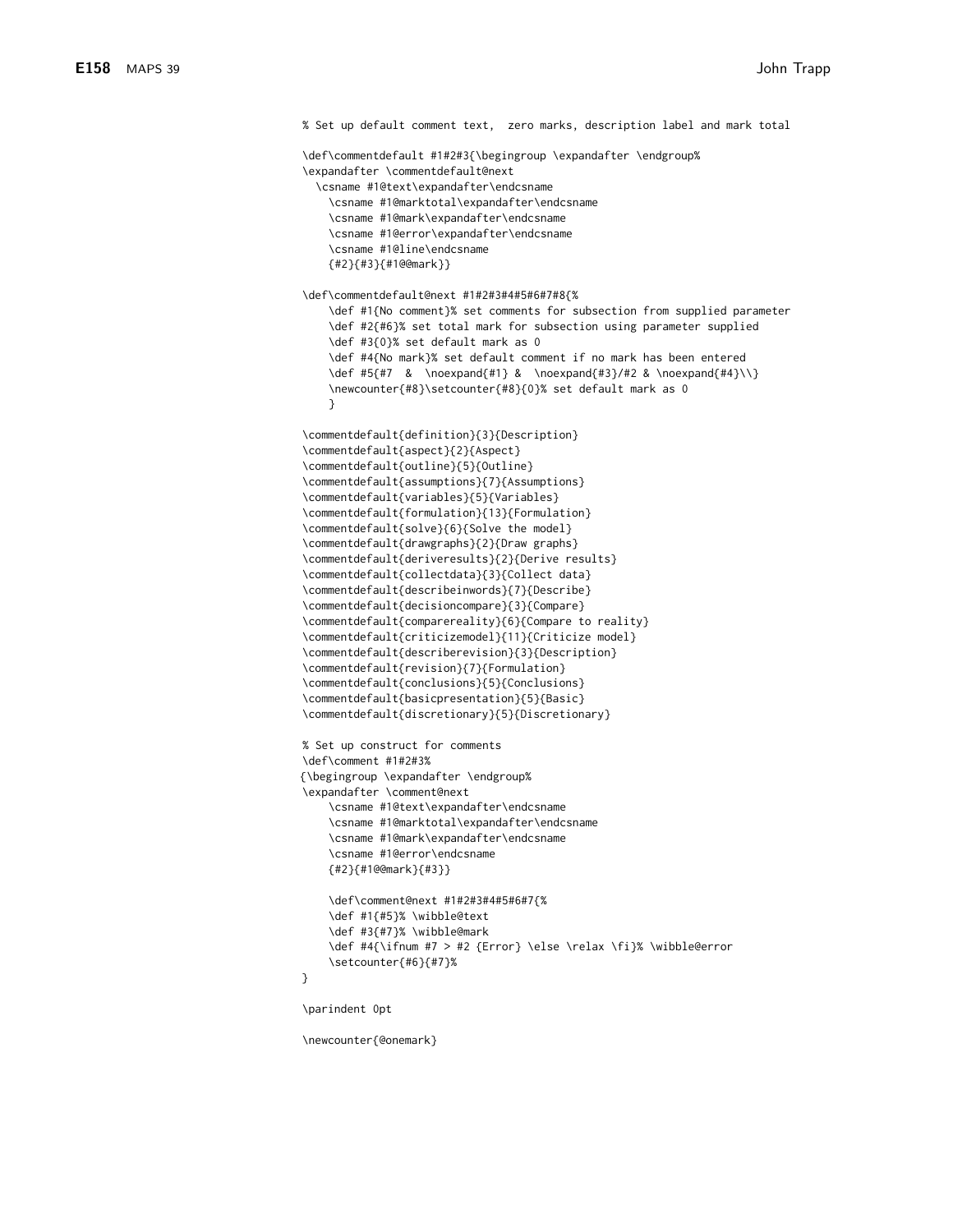```
\newcounter{@twomark}
\newcounter{@threemark}
\newcounter{@fourmark}
\newcounter{@fivemark}
\newcounter{@sixmark}
\newcounter{@sevenmark}
\newcounter{@eightmark}
\newcounter{@total}
\setcounter{@total}{100}
\renewcommand{\arraystretch}{1.5}
%\shrinkheight{-1cm}
\newcommand{\@overallcomments}{No overall comments}
\newcommand{\overallcomments}[1]{\renewcommand{\@overallcomments}{#1}}
\newcommand{\@postscript}{\relax}
\newcommand{\postscript}[1]{\renewcommand{\@postscript}{#1}}
\newcommand{\subheading}[1]{\multicolumn{3}{1}{\bf #1}& \\}
\newcommand{\subtotal}[1]{%
             &\multicolumn{2}{r}{Sub-total}&{\large \bf #1}\\ \hline}
\tabletail{\multicolumn{4}{r}{\em continued on next page}\\}
%% to show continuation at bottom of each page
\tablelasttail{&&&\\} % to avoid continuation message at end of table
\newcommand{\comments}%% The main command to assemble all the material.
{Dear \@firstname,\par \@overallcomments
\begin{center}
\@signoff\\[1in]
\end{center}
\begin{flushright}
 \@tutor\\[1cm]
\end{flushright}
\textbf{\large Comments and marks on each section}\par%
%% set up the counters for the marks at each subsection, and for the total
\setcounter{@onemark}{\value{definition@@mark}+\value{aspect@@mark}}
\setcounter{@twomark}{\value{outline@@mark}+\value{assumptions@@mark}+
\value{variables@@mark}+\value{formulation@@mark}}
\setcounter{@threemark}{\value{solve@@mark}+\value{drawgraphs@@mark}+
 \value{deriveresults@@mark}}
\setcounter{@fourmark}
  {\value{collectdata@@mark}+\value{describeinwords@@mark}+
  \value{decisioncompare@@mark}}
\setcounter{@fivemark}
  {\value{comparereality@@mark}+\value{criticizemodel@@mark}}
\setcounter{@sixmark}
  {\value{describerevision@@mark}+\value{revision@@mark}}
\setcounter{@sevenmark}{\value{conclusions@@mark}}
\setcounter{@eightmark}
  {\value{basicpresentation@@mark}+\value{discretionary@@mark}}
\setcounter{@total}{\value{@onemark}+\value{@twomark}+
 \value{@threemark}+\value{@fourmark}+\value{@fivemark}+
 \value{@sixmark}+\value{@sevenmark}+\value{@eightmark}}
```
%% construct the table of comments and marks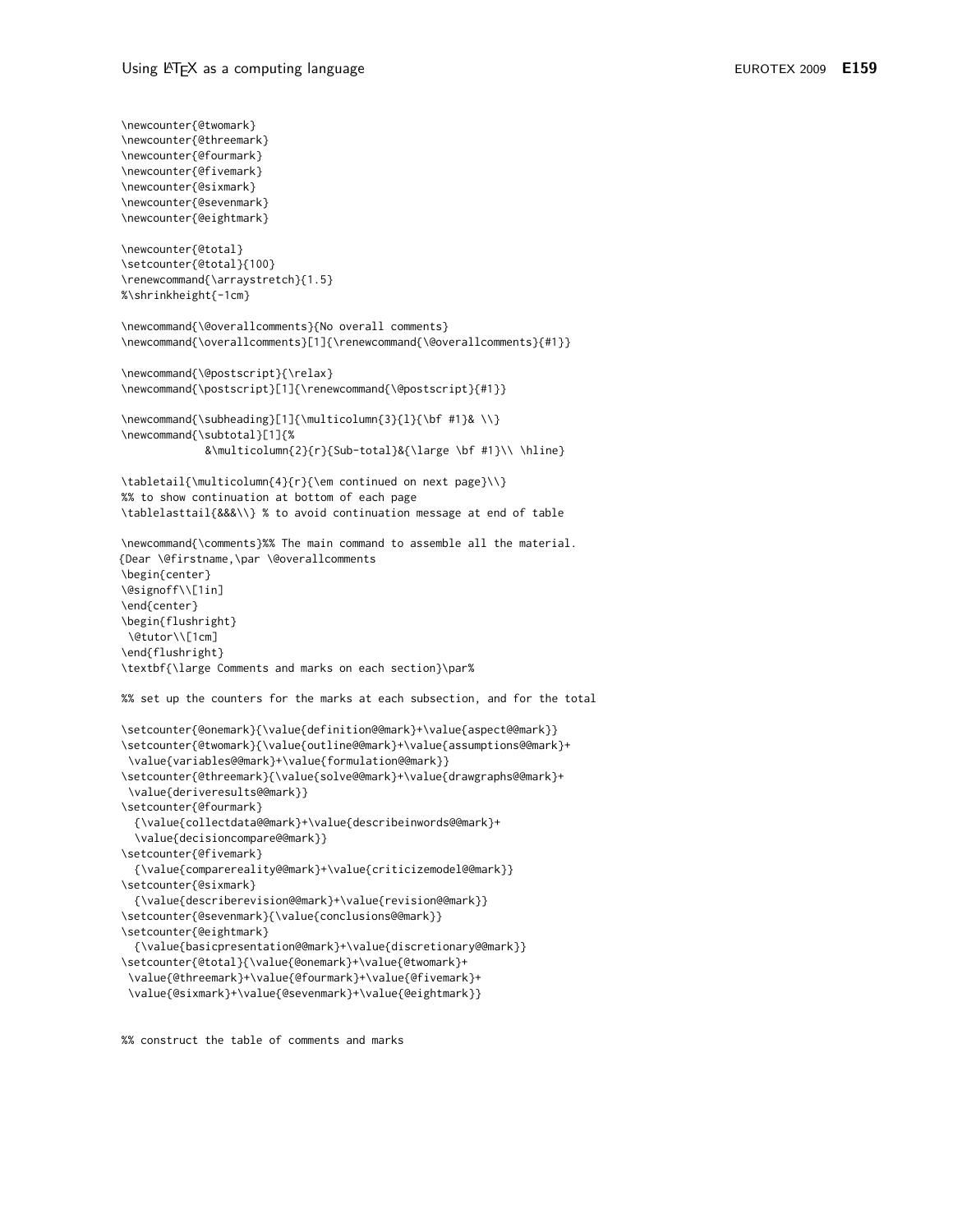```
\begin{supertabular*}{\linewidth}{lp{4.5in}rr}\hline
\subheading{Specify the purpose of the mathematical model}
    \definition@line \\
    \aspect@line\\
\subtotal{\the@onemark}
\subheading{Create the model}
    \outline@line \\
    \assumptions@line \\
    \variables@line \\
    \formulation@line \\
    \subtotal{\the@twomark}
\subheading{Do the mathematics}
       \solve@line \\
        \drawgraphs@line \\
        \deriveresults@line \\
    \subtotal{\the@threemark}
\subheading{Interpret the results}
        \collectdata@line \\
        \describeinwords@line \\
        \decisioncompare@line \\
    \subtotal{\the@fourmark}
\subheading{Evaluate the model}
        \comparereality@line \\
        \criticizemodel@line \\
    \subtotal{\the@fivemark}
\subheading{Revise the model}
       \describerevision@line \\
        \revision@line \\
    \subtotal{\the@sixmark}
\subheading{Conclusions}
       \conclusions@line \\
    \subtotal{\the@sevenmark}
\subheading{Presentation}
    \basicpresentation@line \\
  \discretionary@line\\
 \subtotal{\the@eightmark}
    &\multicolumn{2}{r}{\textbf{\large Total}} &
    \textbf{\large \the@total/100}\\ \cline{3-4}
  \end{supertabular*}
\@postscript}
```
The template to be populated by the tutor.

\documentclass{msxr209tma02}

\signoff{Best wishes,} %% Whatever closing (centred) % statement that one wants \tutoris{John Trapp\\00953618} %% In a flushright environment, % so can have multiple lines

\firstnameis{} %% student first name \surnameis{} %% student surname \studentpinis{} %% student PIN

#### \begin{document}

\overallcomments{} %% overall comments before detailed comments and marks, % closed by \signoff and tutor's name

%% Write the comments for the subsection as the second parameter,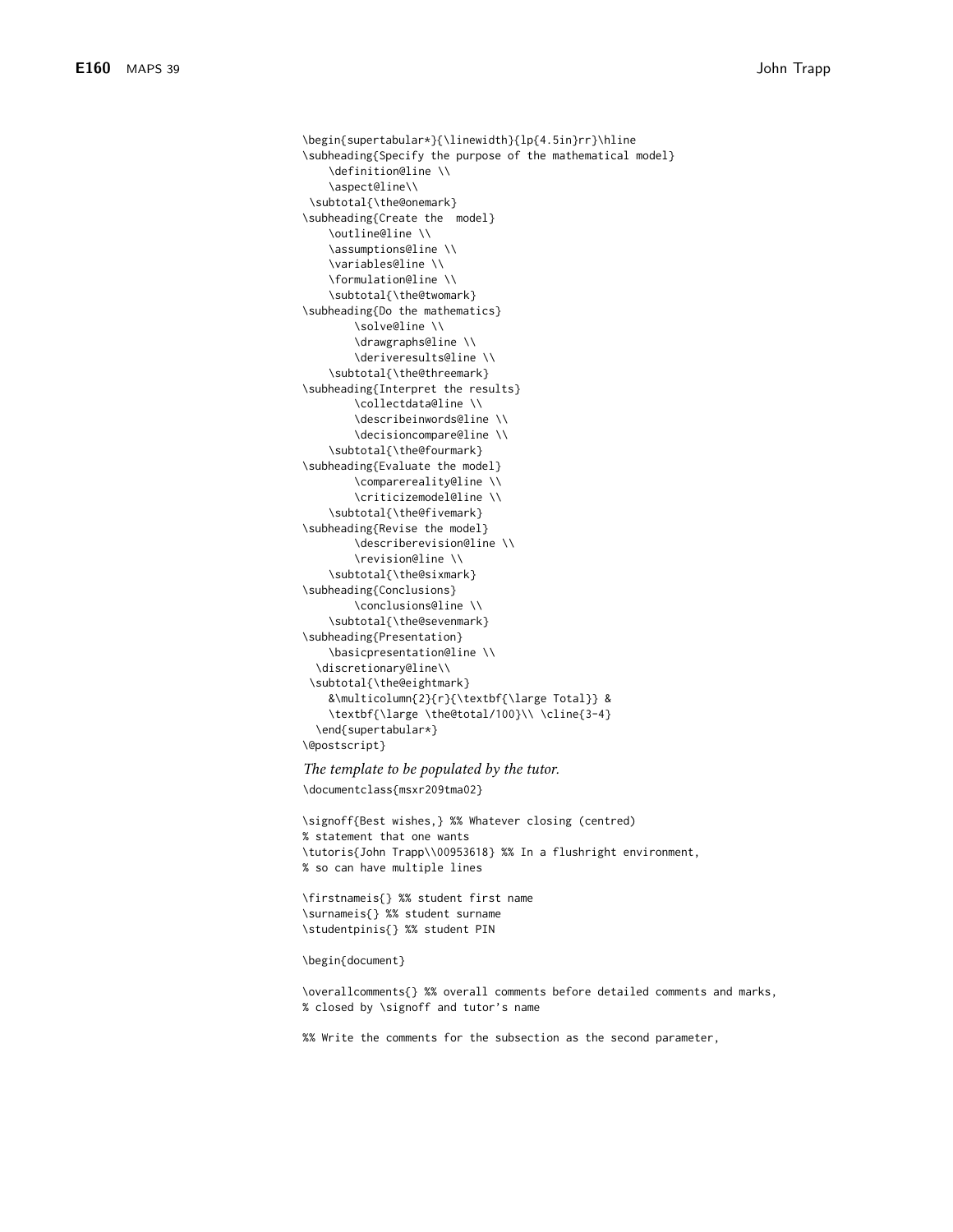% and the marks as the third parameter; the first parameter % being the subheading to which it refers. The total marks for % that section are commented out at the end, as a reminder.

```
\comment{definition}{}{}%{3}
\comment{aspect}{}{}%{2}
\comment{outline}{}{}%{5}
\comment{assumptions}{}{}%{7}
\comment{variables}{}{}%{5}
\comment{formulation}{}{}%{13}
\comment{solve}{}{}%{6}
\comment{drawgraphs}{}{}%{2}
\comment{deriveresults}{}{}%{2}
\comment{collectdata}{}{}%{3}
\comment{describeinwords}{}{}%{7}
\comment{decisioncompare}{}{}%{3}
\comment{comparereality}{}{}%{6}
\comment{criticizemodel}{}{}%{11}
\comment{describerevision}{}{}%{3}
\comment{revision}{}{}%{7}
\comment{conclusions}{}{}%{5}
\comment{basicpresentation}{}{}%{5}
\comment{discretionary}{}{}%{5}
```
\postscript{} %% To add anything after the table of comments and marks.

%% All these comments and marks are assembled outwith this file. \end{document}

An example in use. To reduce the length, the comments are minimal; I have also included examples of marks not being given for a section, and too many marks in a sub-part.

With this input

```
\documentclass{msxr209tma02}
```
\signoff{Best wishes,} %% Whatever closing statement (centred) that one wants \tutoris{John Trapp\\00953618} %% In a flushright environment, %% so can have multiple lines

\begin{document}

\firstnameis{Andrew} \surnameis{Aardvark} \studentpinis{12345678}

\overallcomments{You have written an excellent modelling report, and you seem to have a good idea of how to model. I particularly liked your presentation of the graphs and figures.}

\comment{definition}{You have stated the problem very well\ldots}{2}%{3}

\comment{aspect}{You had some good ideas, but I thought that you should have mentioned \ldots  $\{\{4\}\%_{\{2\}}\}$ 

\comment{outline}{A very good outline of the problem, and gives me a good idea of what you will be doing}{5}%{5}

\comment{assumptions}{You seem to have covered all the assumptions}{6}%{7}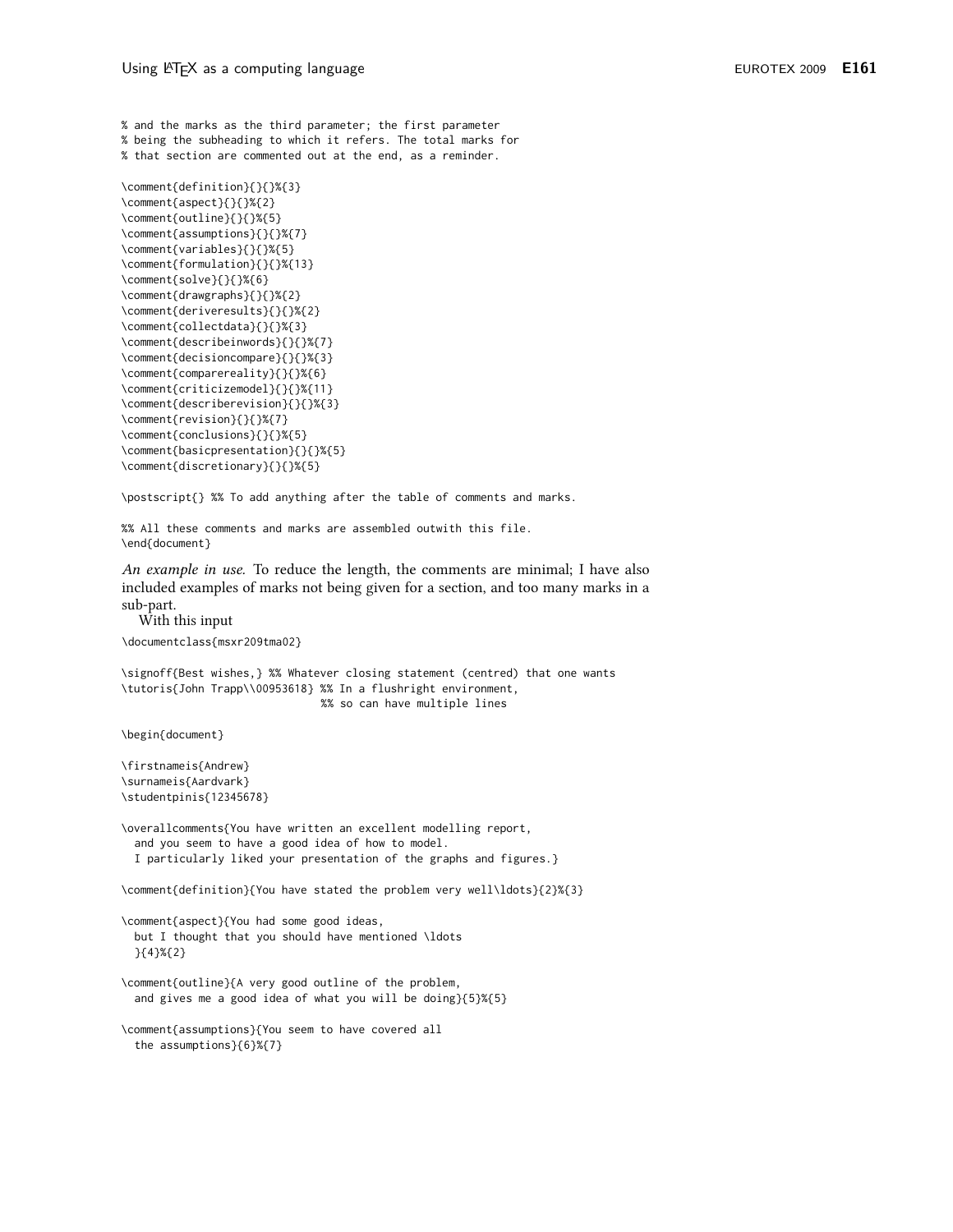```
\comment{variables}{You had some good ideas,
  but I thought that you should have mentioned \ldots
  \{5\}\%{6}
\comment{formulation}{You had some good ideas,
but I thought that you should have mentioned \ldots }{13}%{13}
\comment{solve}{0oooh}{4}
\comment{drawgraphs}{Oh good}{2}%{2}
\comment{deriveresults}{Good picture}{2}%{2}
\comment{collectdata}{Useful data that you have collected}{2}%{3}
\comment{describeinwords}{Good description of the solution }{6}%{7}
\comment{decisioncompare}{Not really come to grips with this}{1}%{3}
\comment{comparereality}{Sort of on the right lines}{4}%{6}
\comment{criticizemodel}{Very good criticism,
 and useful comments; however, you should refer
  to your evaluation and try to assess which
  revision will help you to obtain a better model}{9}%{11}
\comment{conclusions}{Uggh}{4}
\comment{basicpresentation}{Very good presentation;
  you have been very clear in your description,
  and your use of Mathcad is exemplary}{7}%{5}
\comment{discretionary}{You had some good ideas,
  but I thought that you should have mentioned \ldots }{4}%{5}
\postscript{This is a section just in case one wants
  to add something after the detailed marks and comments}
%% All these comments and marks are assembled outwith this file.
\end{document}
  the output is given in Figures 5, 6 and 7.
```
#### **Notes**

1. Note to non-mathematicians: these definitions are useful, and not arbitrarily plucked out of the ether.

John Trapp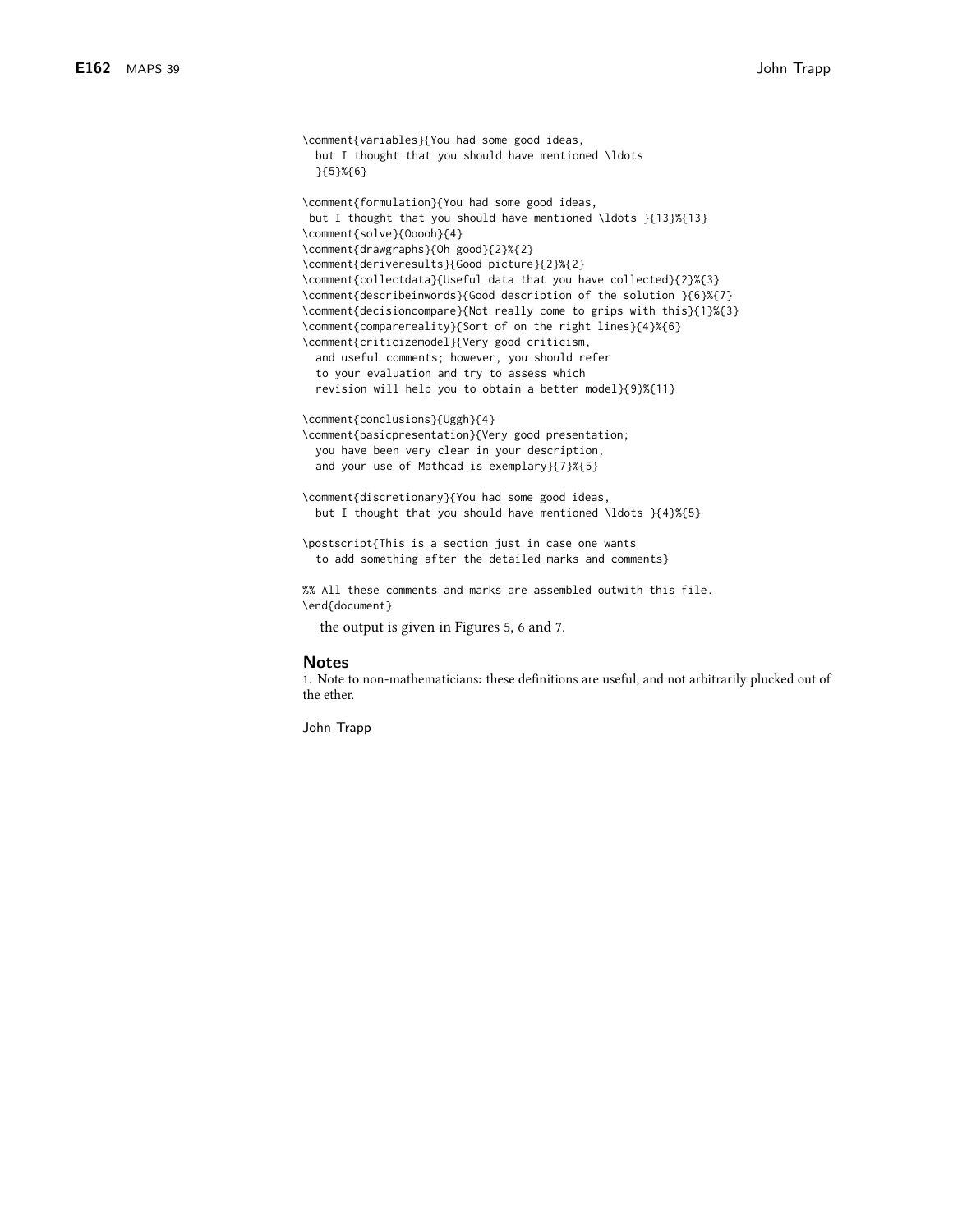| Dear Andrew,<br>You have written an excellent modelling report, and you seem to have a good idea of how<br>to model. I particularly liked your presentation of the graphs and figures.<br>Best wishes,<br>John Trapp<br>00953618<br>Comments and marks on each section<br>Specify the purpose of the mathematical model<br>2/3<br>Description<br>You have stated the problem very well<br>Aspect<br>You had some good ideas, but I thought that you should have<br>4/2<br>mentioned<br>Sub-total<br>Create the model<br>Outline<br>A very good outline of the problem, and gives me a good idea<br>5/5<br>of what you will be doing<br>Assumptions<br>You seem to have covered all the assumptions<br>6/7<br>Variables<br>You had some good ideas, but I thought that you should have<br>5/5<br>mentioned<br>Formulation<br>You had some good ideas, but I thought that you should have<br>13/13<br>mentioned<br>Sub-total<br>continued on next page | Andrew Aardvark 12345678 | Page 1 of 3 |       |
|------------------------------------------------------------------------------------------------------------------------------------------------------------------------------------------------------------------------------------------------------------------------------------------------------------------------------------------------------------------------------------------------------------------------------------------------------------------------------------------------------------------------------------------------------------------------------------------------------------------------------------------------------------------------------------------------------------------------------------------------------------------------------------------------------------------------------------------------------------------------------------------------------------------------------------------------------|--------------------------|-------------|-------|
|                                                                                                                                                                                                                                                                                                                                                                                                                                                                                                                                                                                                                                                                                                                                                                                                                                                                                                                                                      |                          |             |       |
|                                                                                                                                                                                                                                                                                                                                                                                                                                                                                                                                                                                                                                                                                                                                                                                                                                                                                                                                                      |                          |             |       |
|                                                                                                                                                                                                                                                                                                                                                                                                                                                                                                                                                                                                                                                                                                                                                                                                                                                                                                                                                      |                          |             |       |
|                                                                                                                                                                                                                                                                                                                                                                                                                                                                                                                                                                                                                                                                                                                                                                                                                                                                                                                                                      |                          |             |       |
|                                                                                                                                                                                                                                                                                                                                                                                                                                                                                                                                                                                                                                                                                                                                                                                                                                                                                                                                                      |                          |             |       |
|                                                                                                                                                                                                                                                                                                                                                                                                                                                                                                                                                                                                                                                                                                                                                                                                                                                                                                                                                      |                          |             |       |
|                                                                                                                                                                                                                                                                                                                                                                                                                                                                                                                                                                                                                                                                                                                                                                                                                                                                                                                                                      |                          |             |       |
|                                                                                                                                                                                                                                                                                                                                                                                                                                                                                                                                                                                                                                                                                                                                                                                                                                                                                                                                                      |                          |             |       |
|                                                                                                                                                                                                                                                                                                                                                                                                                                                                                                                                                                                                                                                                                                                                                                                                                                                                                                                                                      |                          |             | Error |
|                                                                                                                                                                                                                                                                                                                                                                                                                                                                                                                                                                                                                                                                                                                                                                                                                                                                                                                                                      |                          |             | 6     |
|                                                                                                                                                                                                                                                                                                                                                                                                                                                                                                                                                                                                                                                                                                                                                                                                                                                                                                                                                      |                          |             |       |
|                                                                                                                                                                                                                                                                                                                                                                                                                                                                                                                                                                                                                                                                                                                                                                                                                                                                                                                                                      |                          |             |       |
|                                                                                                                                                                                                                                                                                                                                                                                                                                                                                                                                                                                                                                                                                                                                                                                                                                                                                                                                                      |                          |             |       |
|                                                                                                                                                                                                                                                                                                                                                                                                                                                                                                                                                                                                                                                                                                                                                                                                                                                                                                                                                      |                          |             |       |
|                                                                                                                                                                                                                                                                                                                                                                                                                                                                                                                                                                                                                                                                                                                                                                                                                                                                                                                                                      |                          |             |       |
|                                                                                                                                                                                                                                                                                                                                                                                                                                                                                                                                                                                                                                                                                                                                                                                                                                                                                                                                                      |                          |             | 29    |
|                                                                                                                                                                                                                                                                                                                                                                                                                                                                                                                                                                                                                                                                                                                                                                                                                                                                                                                                                      |                          |             |       |
|                                                                                                                                                                                                                                                                                                                                                                                                                                                                                                                                                                                                                                                                                                                                                                                                                                                                                                                                                      |                          |             |       |
| 12 October 2009<br>John Trapp                                                                                                                                                                                                                                                                                                                                                                                                                                                                                                                                                                                                                                                                                                                                                                                                                                                                                                                        |                          |             |       |

Figure 5. First page of marking example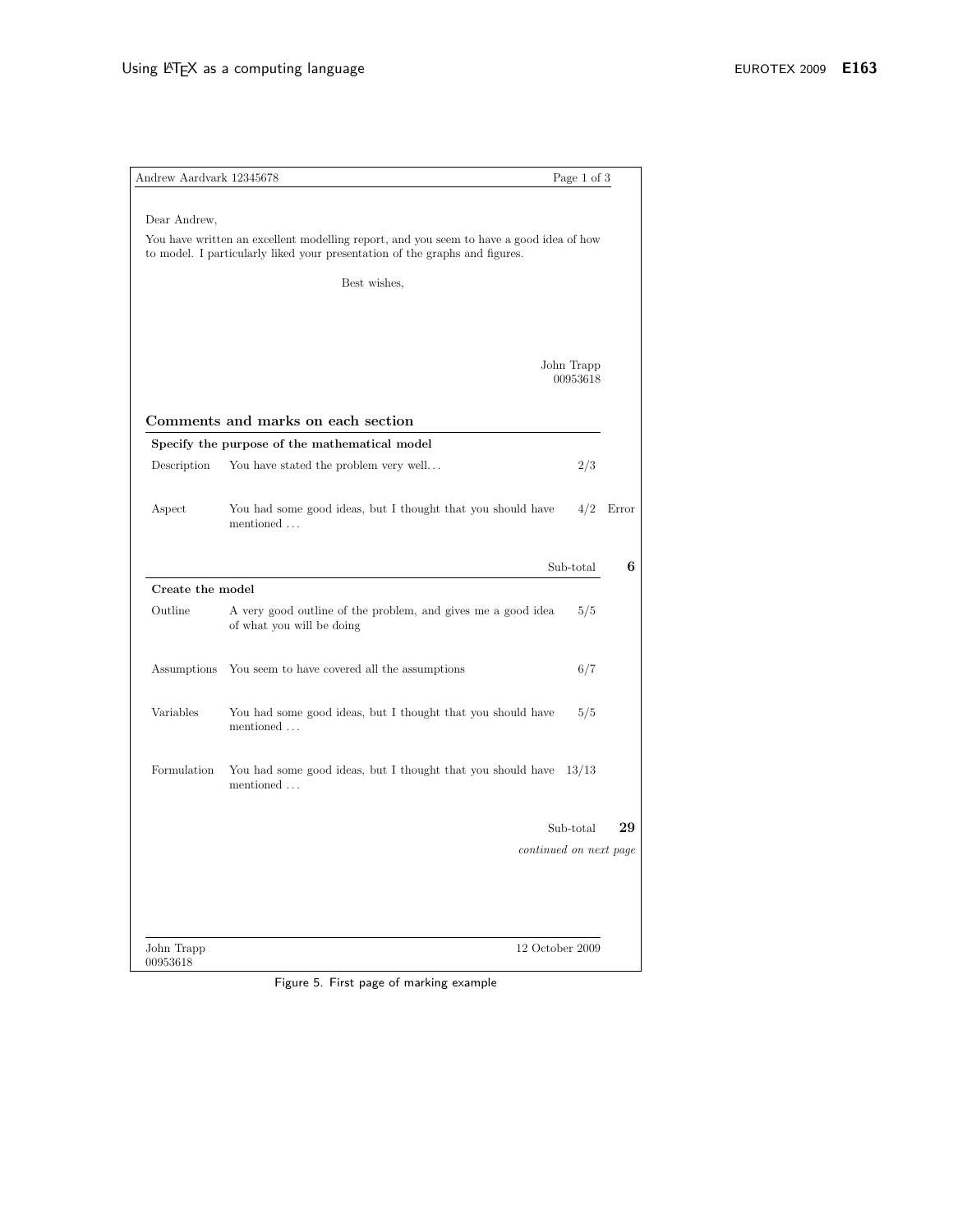| Andrew Aardvark 12345678 |                                                                                                                                                                      | Page 2 of 3 |                        |
|--------------------------|----------------------------------------------------------------------------------------------------------------------------------------------------------------------|-------------|------------------------|
| Do the mathematics       |                                                                                                                                                                      |             |                        |
| Solve the model          | Ooooh                                                                                                                                                                | 4/6         |                        |
| Draw graphs              | Oh good                                                                                                                                                              | 2/2         |                        |
| Derive results           | Good picture                                                                                                                                                         | 2/2         |                        |
|                          |                                                                                                                                                                      | Sub-total   | 8                      |
| Interpret the results    |                                                                                                                                                                      |             |                        |
| Collect data             | Useful data that you have collected                                                                                                                                  | 2/3         |                        |
| Describe                 | Good description of the solution                                                                                                                                     | 6/7         |                        |
| Compare                  | Not really come to grips with this                                                                                                                                   | 1/3         |                        |
|                          |                                                                                                                                                                      | Sub-total   | 9                      |
| Evaluate the model       |                                                                                                                                                                      |             |                        |
|                          | Compare to reality Sort of on the right lines                                                                                                                        | 4/6         |                        |
| Criticize model          | Very good criticism, and useful comments; however, you should<br>refer to your evaluation and try to assess which revision will help<br>you to obtain a better model | 9/11        |                        |
|                          |                                                                                                                                                                      | Sub-total   | 13                     |
| Revise the model         |                                                                                                                                                                      |             |                        |
| Description              | No comment                                                                                                                                                           | 0/3         | No mark                |
| Formulation              | No comment.                                                                                                                                                          |             | $0/7$ No mark          |
|                          |                                                                                                                                                                      |             | continued on next page |
|                          |                                                                                                                                                                      |             |                        |
| John Trapp<br>00953618   | 12 October 2009                                                                                                                                                      |             |                        |

Figure 6. Second page of marking example